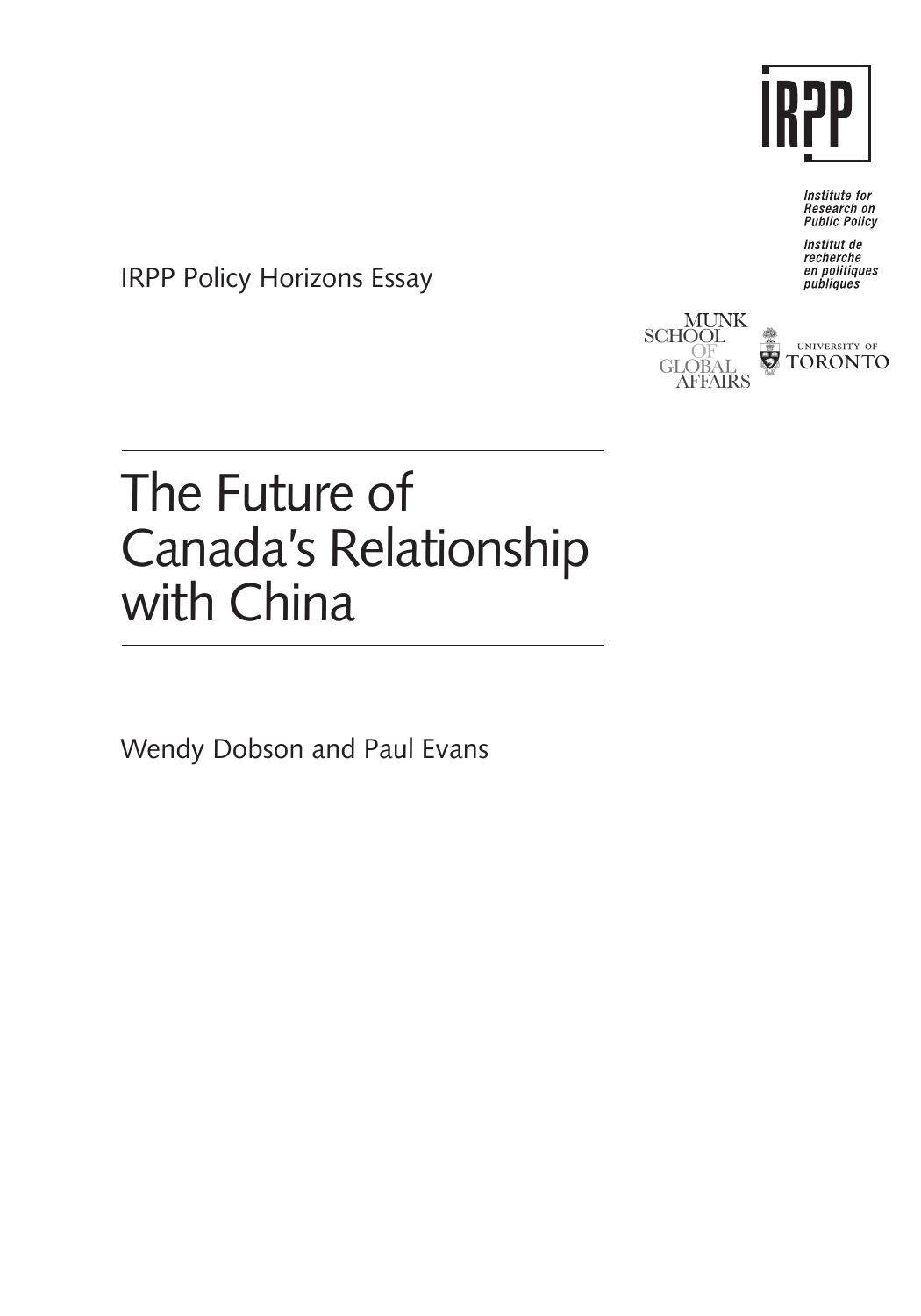Project Director Graham Fox

Editorial Coordinator Francesca Worrall

Production Coordinator Chantal Letourneau

Cover and Design Schumacher Design

Copyright belongs to the IRPP. To order or request permission to reprint, contact: IRPP 1470 Peel Street, Suite 200 Montreal, Quebec H3A 1T1 Telephone: 514-985-2461 Fax: 514-985-2559 E-mail: irpp@irpp.org

The opinions expressed in this study are those of the authors and do not necessarily reflect the views of the IRPP or its Board of Directors. All publications are available on our website at irpp.org. If you have questions about our publications, please contact irpp@irpp.org. For media inquiries, please contact Shirley Cardenas 514-787-0737. Date of publication: November 2015 ISSN 1925-7767 (Online) ISSN 1925-7759 (Print) ISBN 978-0-88645-341-1 (Online) ISBN 978-0-88645-342-8 (Print)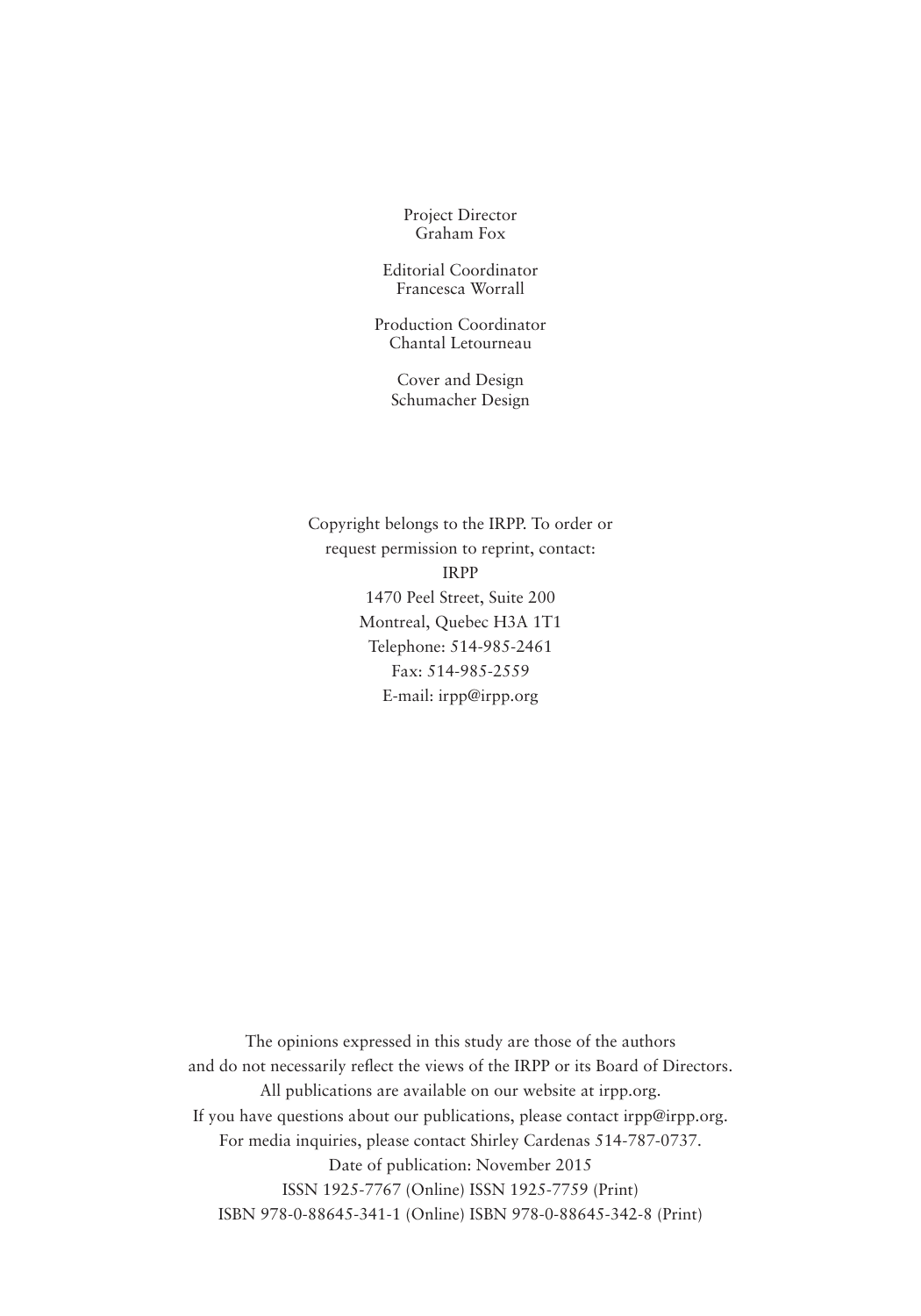# **Contents**

| Foreword                                      | iv             |
|-----------------------------------------------|----------------|
| About the Authors                             | $\mathbf V$    |
| Acknowledgements                              | V              |
| Public Anxiety about China                    | $\mathfrak{Z}$ |
| Building on Economic Complementarities        | 6              |
| <b>Investment and Capital Flows</b>           | 11             |
| Security in a Changing Regional Order         | 13             |
| Recommendations for a Comprehensive Framework |                |
| for Canada's Relationship with China          | 18             |
| Conclusion                                    | 26             |
| Glossary                                      | 28             |
| References                                    | 29             |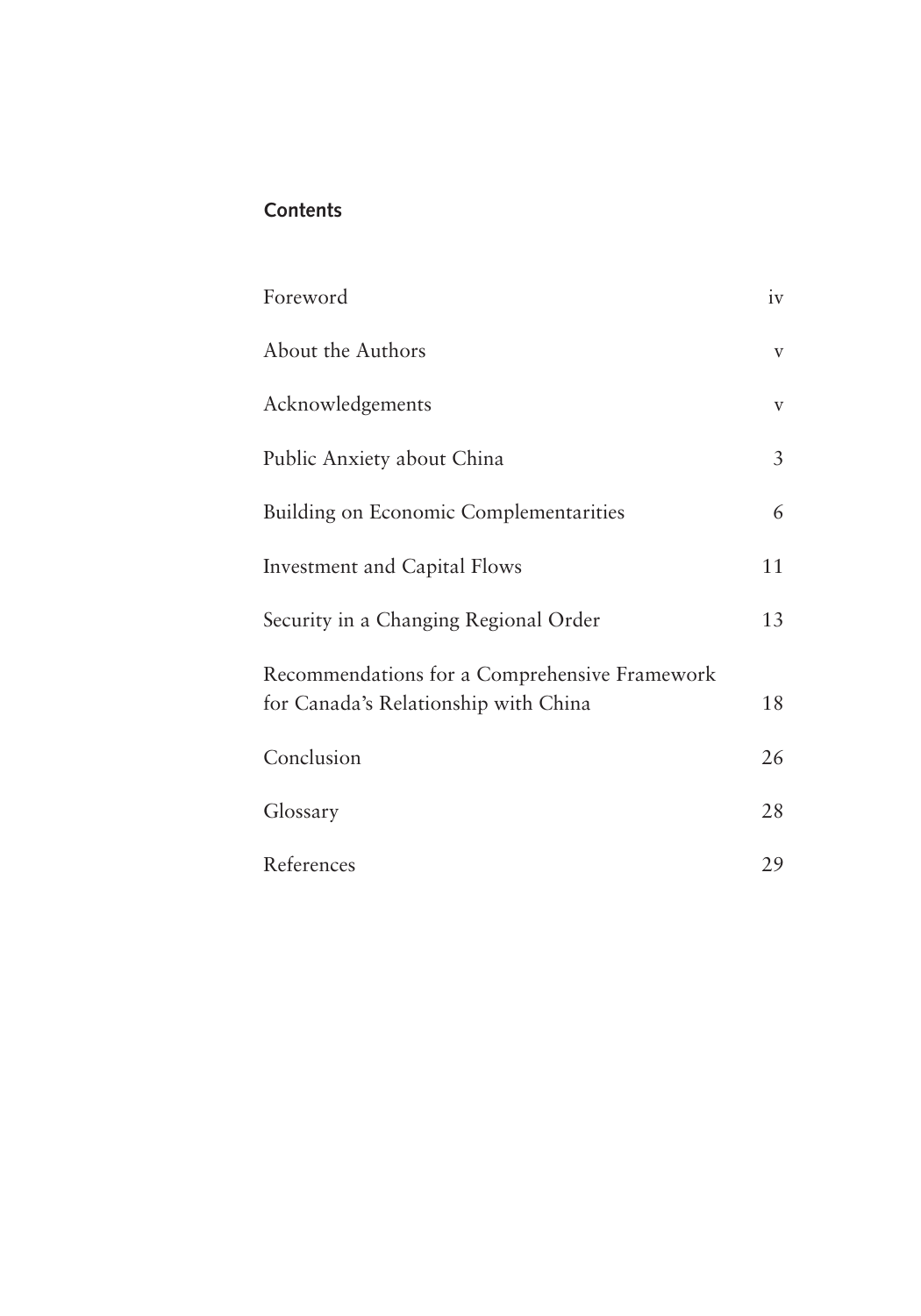#### **Foreword**

This year, 2015, is the 45th anniversary of the establishment of diplomatic relations between Canada and China. In 1970, it was clearly a historic moment. Today, its importance is all the more evident. The world has been transformed by the ascendance of China to the top tier of global powers — or, to be more precise, its return there — along with the rapid expansion of the vast network of interconnections we call globalization. China and Canada are no longer worlds apart. We are deeply intertwined. And yet Canadians still struggle to understand and appreciate this relationship. The engagement it demands of governments and business leaders has too often been sporadic and disjointed.

Indeed, China remains an enigma to most Canadians, and we have yet to fully grasp the potentially profound implications of the re-emergence of this global power for our country, our economy and our security. This "public White Paper" is a call to action to all those who believe constructive engagement with China is critical to Canada's future prosperity. Wendy Dobson and Paul Evans make a compelling case for why it is critically important that Canada engage China more effectively, and they provide a comprehensive, forward-looking framework for that engagement.

The Institute for Research on Public Policy and the Munk School of Global Affairs share a desire for better public policy and a commitment to ensuring that public decisions are informed by the best of what policy research has to offer. Collaborating on the publication of this essay was our way to ensure the national conversation called for by Dobson and Evans begins immediately, as the work of the 42nd Parliament gets under way.

The IRPP's Policy Horizons Essay series was created in 2011 to provide a forum for thinkers to look beyond the day-to-day questions facing government and consider the major social, economic and cultural shifts that will have a lasting impact on Canadian public policy. Thus, it seemed an ideal publication vehicle for this important essay, which we hope will become required reading for our national leaders. We look forward to the debate that ensues.

Graham Fox Stephen J. Toope President and CEO Director Institute for Research on Public Policy Munk School of Global Affairs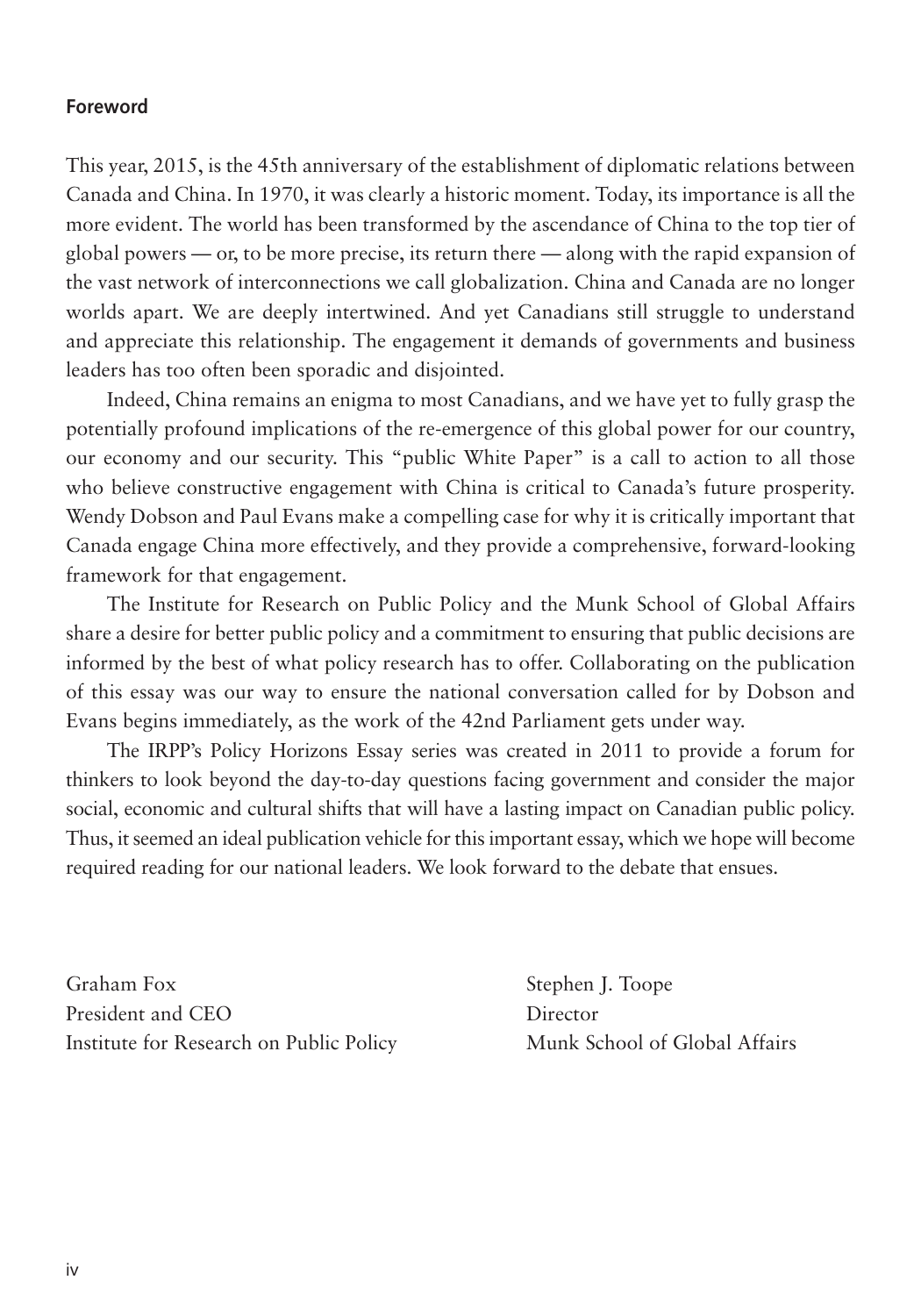

### **About the Authors**

Wendy Dobson is a professor at the University of Toronto's Rotman School of Management, and she is chair of the International Steering Committee of the Pacific Trade and Development conference. She was an associate deputy minister of finance in Canada and served as president of the C.D. Howe Institute. Her published studies on China include *Gravity Shift: How Asia's New Eco-*

*nomic Powerhouses Will Shape the 21st Century* (2009; translated into Mandarin) and *Partners and Rivals: The Uneasy Future of China's Relationship with the United States* (2013).



Paul Evans teaches Asian and trans-Pacific international relations at the University of British Columbia, where he is currently a Canadian representative on the ASEAN Regional Forum's Experts and Eminent Persons Group. He served as director of the Institute of Asian Research at the University of British Columbia and of the Joint Centre for Asia Pacific Studies in Toronto, and he was co-CEO of the Asia Pacific Foundation of Canada. His most recent book is *Engaging China: Myth Aspiration and* 

*Strategy in Canadian Policy from Trudeau to Harper* (2014).

#### **Acknowledgements**

We wish to thank the members of an informal group of advisers, which included Dominic Barton, Stewart Beck, Ailish Campbell, Joseph Caron, Margaret Cornish, André Demarais, David Emerson, Peter Harder, Lorraine Mitchelmore, Indira Samarasekera, Stephen Toope, and Joe Wong. We also wish to thank many people across Canada and in China who helped shape our thinking. Coming from a range of positions in business, government, academia, and NGOs, they consented to interviews or informal conversations. Research assistance by Zhenyu Alan Xiang is gratefully acknowledged. While the views expressed in this essay were enriched by all of these individuals, we alone are responsible for them.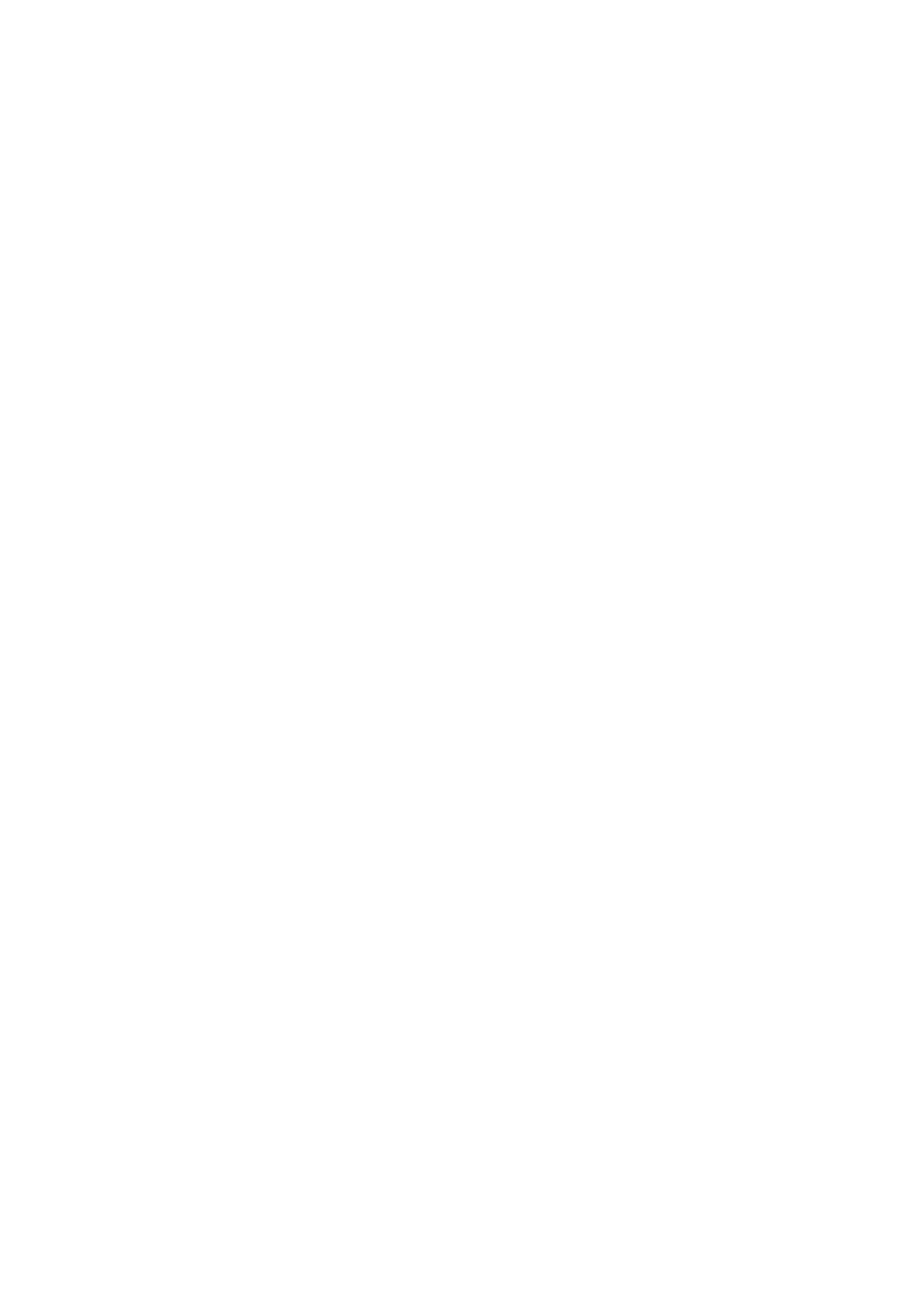# The Future of Canada's Relationship with China

Wendy Dobson and Paul Evans

By virtue of its size and increasing global presence, China is a major force in today's world and likely to remain so for the foreseeable future. Superlatives are commonplace in describing China's global position: the largest population and second-largest economy, the largest exporter of goods, holder of the largest foreign exchange reserves, the largest car sales market, the largest carbon emitter…the list goes on. The Asian Development Bank (2011) estimates that by 2030 China will have 20 percent of the world's middle class, an urban population of more than a billion people and a related explosion in demand for housing, education, health care, and financial and environmental services. Chinese homebuyers in the United States were reported recently to outnumber all other foreign buyers, overtaking Canadians, who had previously topped the list (Gopal and Gittleson 2015). Chinese defence spending is second only to that of the United States, at about a third the US level.<sup>1</sup>

Countries around the world face significant challenges of living with a major power with such different values and institutions. For their part, Chinese leaders and people actively study Western history and experience to learn from foreign successes, with a view to adapting foreign ideas and institutions to the Chinese context, which is shaped by its long history and unique institutions.

Canadians have been slow to learn about China. There is a tendency to picture China in ways that can be misinformed, biased and incomplete, coloured by the hope that as Chinese become wealthier, they will also become more like us and adopt our values and institutions. When this does not happen we feel disappointment, even alarm, and we miss the myriad small administrative changes under way in China.

<sup>1</sup> See, for example, estimates from the International Institute for Strategic Studies (2014).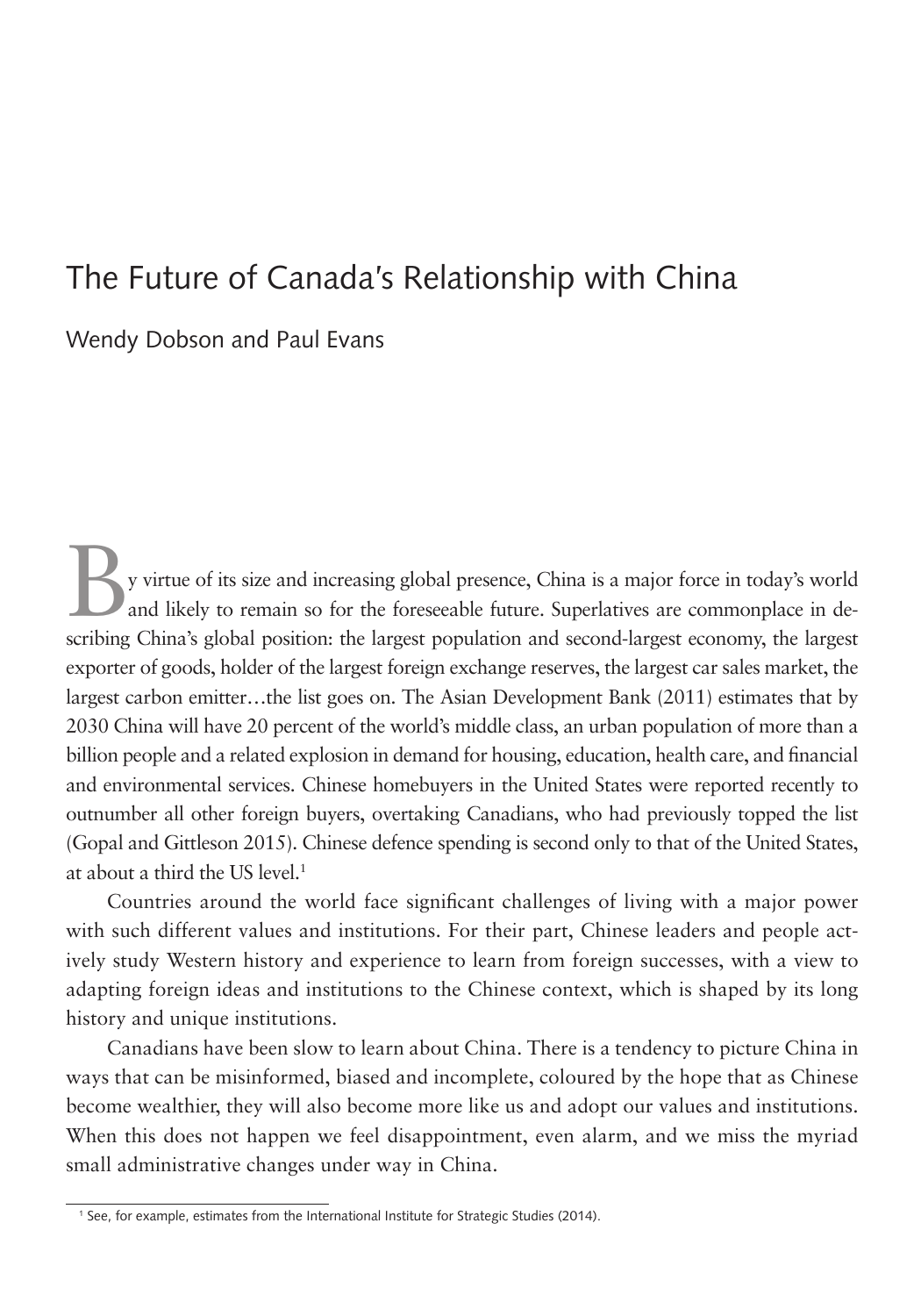A central message of this essay is that we should learn about China and live with it as it evolves. That does not in any way mean sacrificing our values and institutions. Rather it means we will face choices, some of which will be difficult; we will also have to manage the risks in deepening our relationships with China and its distinctive form of authoritarian capitalism.

 Today's China has both domestic and international dimensions. Understanding its domestic development begins with a recognition that much change is administered rather than springing from the grassroots, driven by the central political imperative of raising living standards and providing jobs in sufficient numbers to maintain the Communist Party's legitimacy and central control. Rapid industrialization in the past 30 years has been spectacularly successful in achieving those goals but at the cost of a severely degraded environment, rising inequality of incomes and opportunity, and corruption. As Chinese leaders point out, in many respects what is happening now in China is a modern version of what happened at early stages of industrialization in Western countries.

A key question for the future is whether the party's search for administrative efficiency will substitute for political reform. Current indications are that party leaders are determined to avoid simultaneous political and economic liberalization of the kind they believe led to the collapse of the Soviet Union. It is too soon to draw conclusions from the two-year record of President Xi Jinping. Interpretations of his goals and strategy are divided; some argue he has a plan that will succeed in retaining party legitimacy and control, while at the same time, programs to redistribute opportunity and incomes throughout the country beyond the dynamic coastal provinces will lift the entire population out of poverty. Others argue that the political pressures created by the energetic anticorruption campaign are generating rising risks of push-back that could cause social and political disarray. What is evident is that many Chinese are anxious and uncertain about what a modern and wealthy China will look like.

China's growing international presence is raising hope and alarm simultaneously among its neighbours and beyond. In the postwar period, China has been a major beneficiary of economic progress in Asia stretching from India to Japan, as cross-border businesses have created regional production networks connecting economies with one another and with major markets in the United States, in Europe and around the world. The growth slowdown in 2015 and stock market gyrations, while understandable repercussions of the challenging economic reforms the Chinese leadership is pursuing, have caused significant cross-border concerns. At the same time China is now becoming more assertive in the region, pursuing aggressively what it defines as its core interests in defending its maritime boundaries. Why now? This assertive turn reflects several factors: the desire to build domestic support for Xi's anticorruption drive and economic reforms agenda; rising confidence stemming from China's own economic success and its ability to avoid the worst effects of the 2008-09 global financial crisis; and a calculation that American power is declining and mired in Middle East conflicts even as the United States "pivots" back to Asia.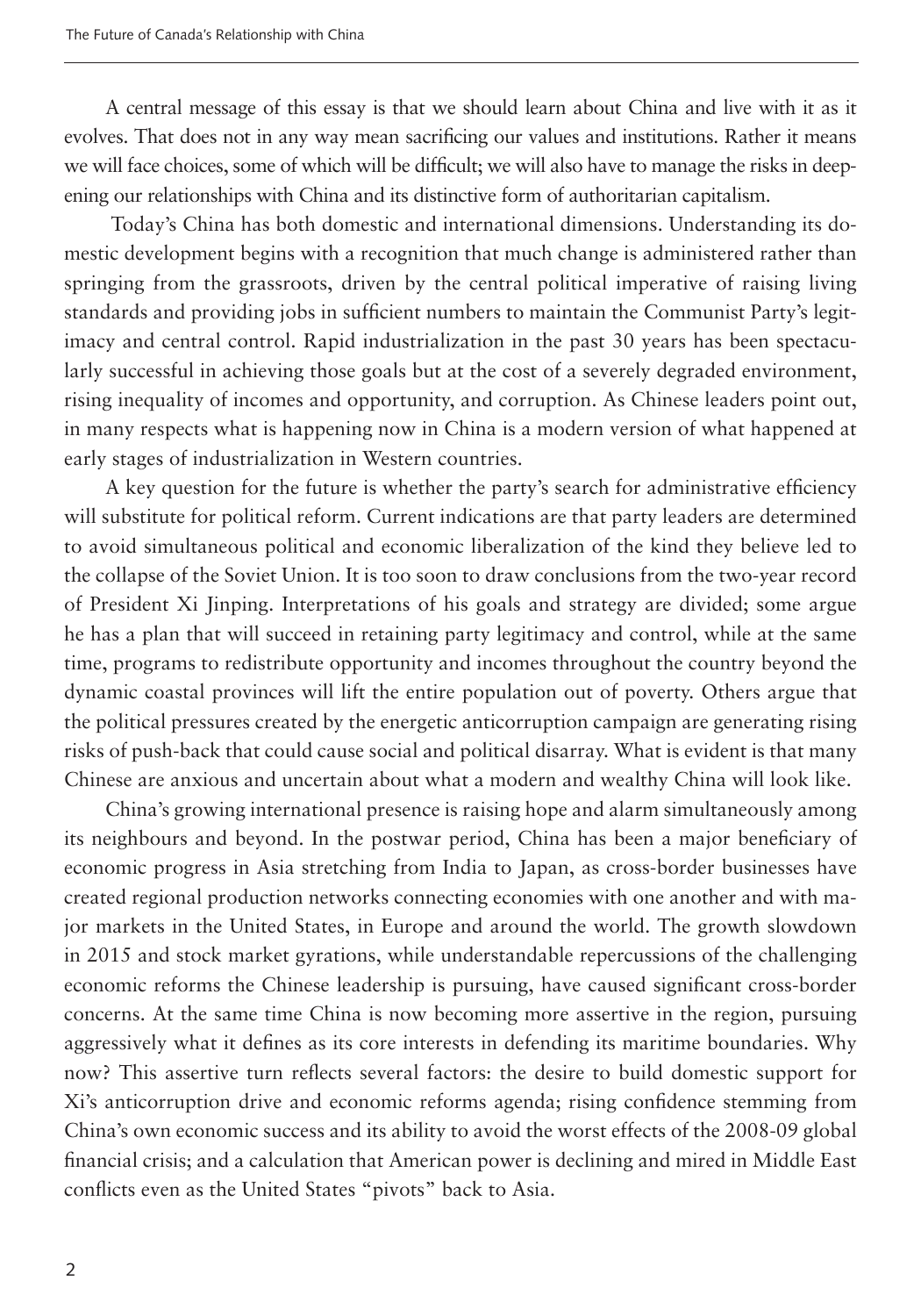In an era of geostrategic transition, geopolitics is central to Asia's future. China is now playing a central role and seems to have adopted a complex set of objectives that may be difficult to achieve. Regardless of whether the Chinese leadership succeeds or fails, there will be large-scale implications across borders that will affect us all.

This is why it is in Canadians' interest to learn more about China and develop a longterm framework for the bilateral relationship. Indeed, today Canada is lagging behind most of its G20 peers in relating to China. Strategic issues of this nature require attention by top political leaders within a strategic context. Yet Canada has been absent; in the past 10 years there have been only three prime ministerial visits to China and no major policy statements.

This paper proposes a fresh start to our engagement with Asia, starting with China, with five recommendations:

- Lead from the very top in adopting a whole-of-country approach to economics, security and public education.
- Build on the strong economic complementarities between Canada and China.
- Modernize our economic ties.
- Strengthen and shape the relationship at multiple levels.
- • Establish a credible middle-power engagement in Asia.

These recommendations are based on the analysis that follows, beginning with an examination of the Canadian public's negativity toward China. Next we will focus first on the remarkable economic complementarities of the two countries and on opportunities for greater collaboration and second on the changing security dynamics between the United States and China in the Asia-Pacific region, which will affect those economic prospects. Canada cannot afford to stay on the sidelines. The five recommendations are elaborated in a further section, which is followed by our conclusion.<sup>2</sup>

#### **Public Anxiety about China**

A sustainable policy framework depends upon public understanding and support. Two features of contemporary Canadian public opinion about China stand out: its increasing negativity and a wide gap between experts and the broader public in understanding, predictions and prescriptions. Both the negativity and the gap have significant implications for Canadian policy.

Recent polling by the Asia Pacific Foundation of Canada (APFC) paints a picture of growing public anxiety.3 In 2014 more than 70 percent of Canadians thought that within a decade China would be more powerful than the United States, but only 36 percent supported

<sup>2</sup> The recommendations also build on a number of previous expert studies including Dobson (2011); Canada-Asia Energy Futures Task Force (2012); Evans, Campbell and Lortie (2012); Mulroney and De Silva (2013); McKinsey & Company (2014); Grinius (2015); and Lerhe (2015).

<sup>3</sup> A link to all the APFC polls can be found at https://www.asiapacific.ca/surveys/national-opinion-polls.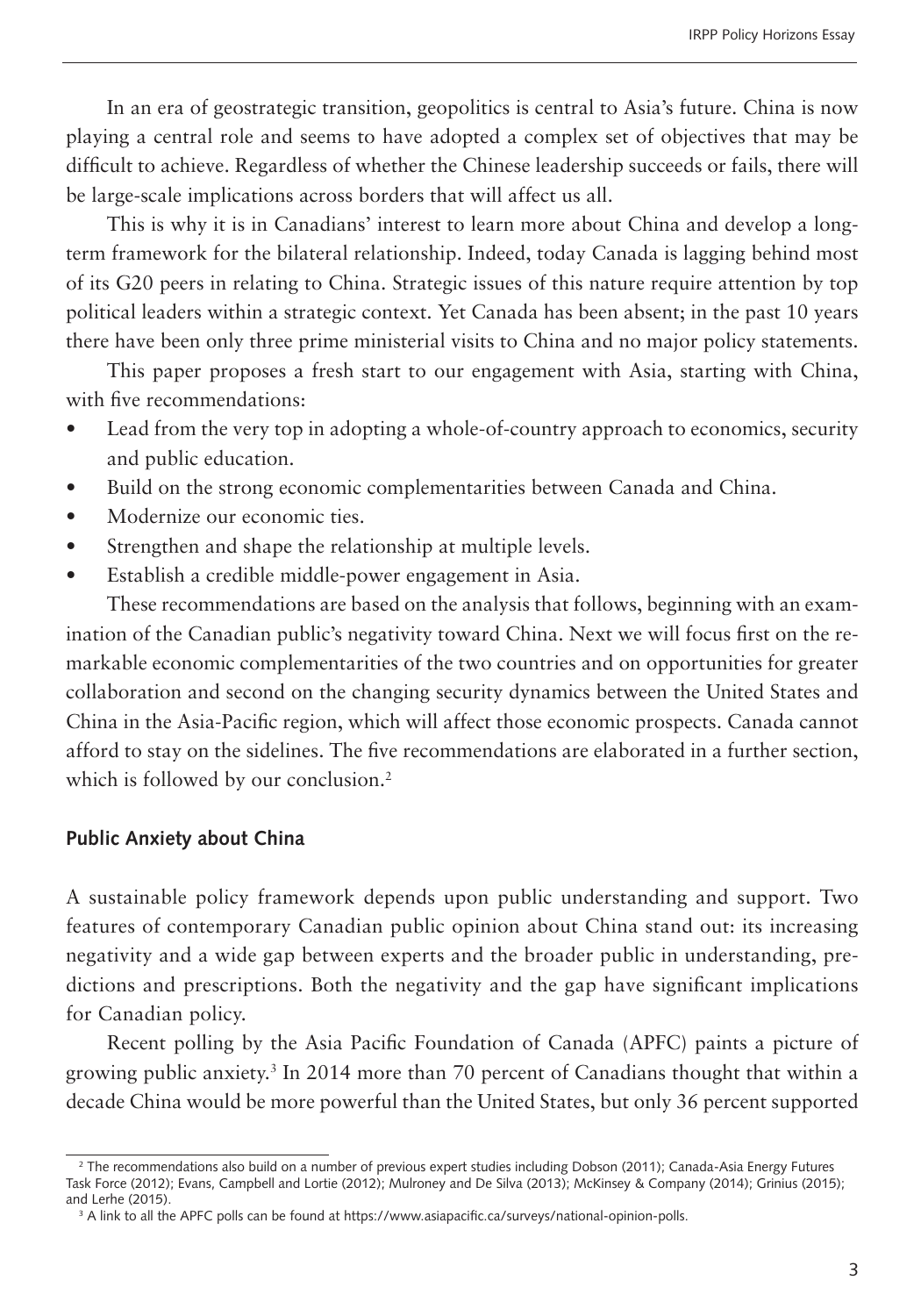a possible free trade deal with China; 35 percent saw China as highly important to their economic prosperity, down 10 percentage points from the year before; 14 percent supported the prospect of a Chinese state-owned enterprise (SOE) owning a controlling stake in a major Canadian company; only 10 percent had "warm feelings" about China; 60 percent saw China's growing military power as a threat to the Asia-Pacific region; and more than half felt that China's influence was threatening the Canadian way of life. Two years earlier, in 2012, the poll (asking similar questions) probed the words most frequently chosen to describe China. They were, in descending order, *authoritarian*, *growing*, *corrupt*, *threatening*, *strong* and *disliked*. Only 5 percent chose the word *admired*.

In 2014, the share of respondents who felt China's economic power was more an opportunity than a threat declined by 10 percentage points to 40 percent, from 50 percent in 2012. In that two-year period, support for the proposition that the human rights situation in China is better now than a decade ago declined from 47 percent to 39 percent.

This downward trend mirrors the cooling of views about China in several, but not all, Western countries. Multicountry surveys conducted by the US-based Pew Research Center revealed that in 2009, 53 percent of Canadians had a favourable view of China. Six years later this share had declined to 39 percent. During the same period American views became more negative by about the same degree, even as views in France and the UK were generally stable. Only 6 percent of Canadians polled in 2014 felt that China was respectful of the freedoms of its people, a figure similar to the numbers in other Western countries but well below the global median of 34 percent in the group of 39 countries surveyed (Wike, Stokes and Poushter 2015; Pew Research Center 2013, 2014). Wariness about China is not unique to Canadians — indeed, mixtures of admiration and anxiety or fear can be found in surveys in other countries. What is distinctive is the speed and direction of the change in Canadian opinions.

Australian views of China are more positive and stable. In the Pew Center's 2015 poll, 57 percent of Australians held a favourable view of China, close to 20 points higher than the Canadian figure and similar to the global median that has been slowly increasing over the past five years (Pew Research Center 2015). Polling by the Lowy Institute for International Policy, based in Sydney, indicates strong support for the view that China is positive for the Australian economy and little support for the idea that a more powerful China would threaten national interests (Oliver 2015).

In Canada, China receives a significant and increasing amount of media attention and public comment, much of it critical. The negativity has three elements. The first is experiential, a product of the fact that interactions with China are multiplying rapidly and are not always positive. For instance, rising house prices in Canada are attributed to Chinese investment, and concerns about the business practices of Chinese firms operating in Canada come under fire. Confucius Institutes have also come in for criticism. Intended to spread Chinese language and culture, their operations within Canada's educational institutions have raised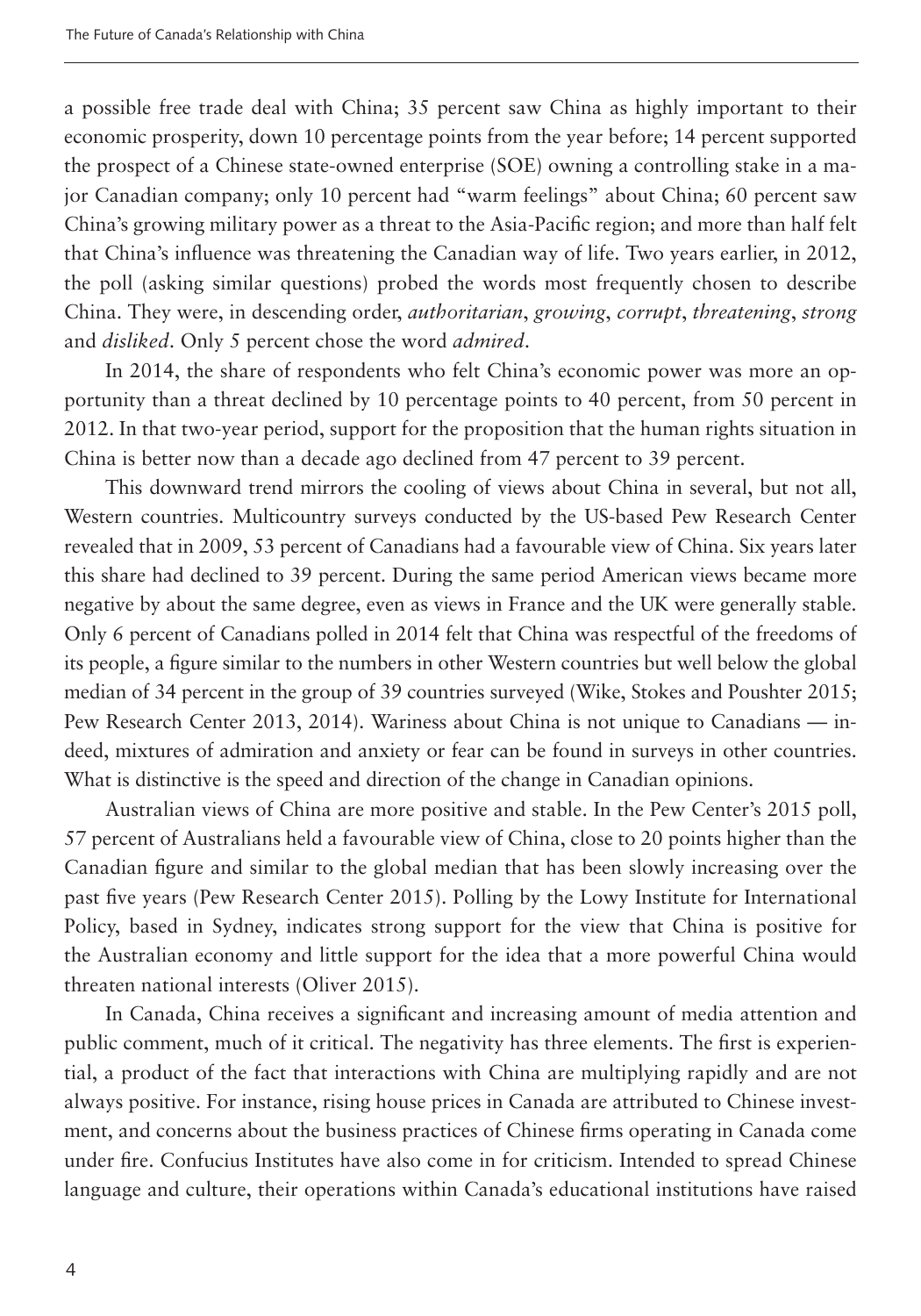questions about their impacts on academic freedom. The second element includes attitudes about the nature, legitimacy and domestic policies of China's political system, the role of the state in its economy, and societal values and practices very different than our own. On issues ranging from human rights, democracy and political freedoms to population and labour policies, Canadians question not just specific policies but the role of the Chinese state. The third form of negativity is seen in fears of China's rising international presence, its influence in Africa and Latin America, its rapid military modernization, its assertive defence of its maritime borders and the potential threat that it poses to an international order that Canadians have helped build since the Second World War.

These concerns translate into more negative views of China in Canada than in Australia. A recent study of APFC data on attitudes toward trade-liberalizing agreements with various countries provides some insights. Canadians prefer to trade with traditional allies, with countries with similar values and institutions, like European Union members and Americans. Attitudes toward engagement with potential Asian partners like South Korea, India and China — and less so Japan — are found to be shaped by misinformation and lack of information. For example, respondents expressed concerns about political rights in South Korea even though it has a strong and lengthy record of political rights. In contrast, Australians are far better informed and, for example, see China's growth as an economic boon, particularly for Australia's resource-rich areas (Allen 2015).

Canadian experts and organizations most directly engaged with China share some reservations about Chinese values and institutions but emphasize the importance of dealing with China and the opportunities that exist for working together despite differences. Business and professional groups such as the Canada China Business Council, the Canadian Council of Chief Executives and Canadian Manufacturers & Exporters study closely the potential for business with Chinese enterprises and governments, organize collaborative events with their counterparts and develop ventures such as incubators that provide services to Canada's small and medium-sized enterprises seeking to expand into the Chinese market. Academic groups support the deepening and broadening of interactions with Chinese counterparts through student exchanges, recruitment, joint research and collaborative teaching.

Public ambivalence has policy implications. Negativity can feed on itself; framing China as more than the sum of our fears colours transactions; inhibits balanced discussion, longterm planning and decision-making; and encourages caution by political leaders. Lacking public support and an informed, open and vigorous debate about China and how to react to it, we risk reducing Canada's options to a simplistic trade-off between promoting trade and supporting human rights. The chill becomes even more limiting if government leaders share and amplify the ambivalence.

What is missing in Canada is public leadership and education, which Australia has provided particularly effectively. For a generation, top political leaders there have actively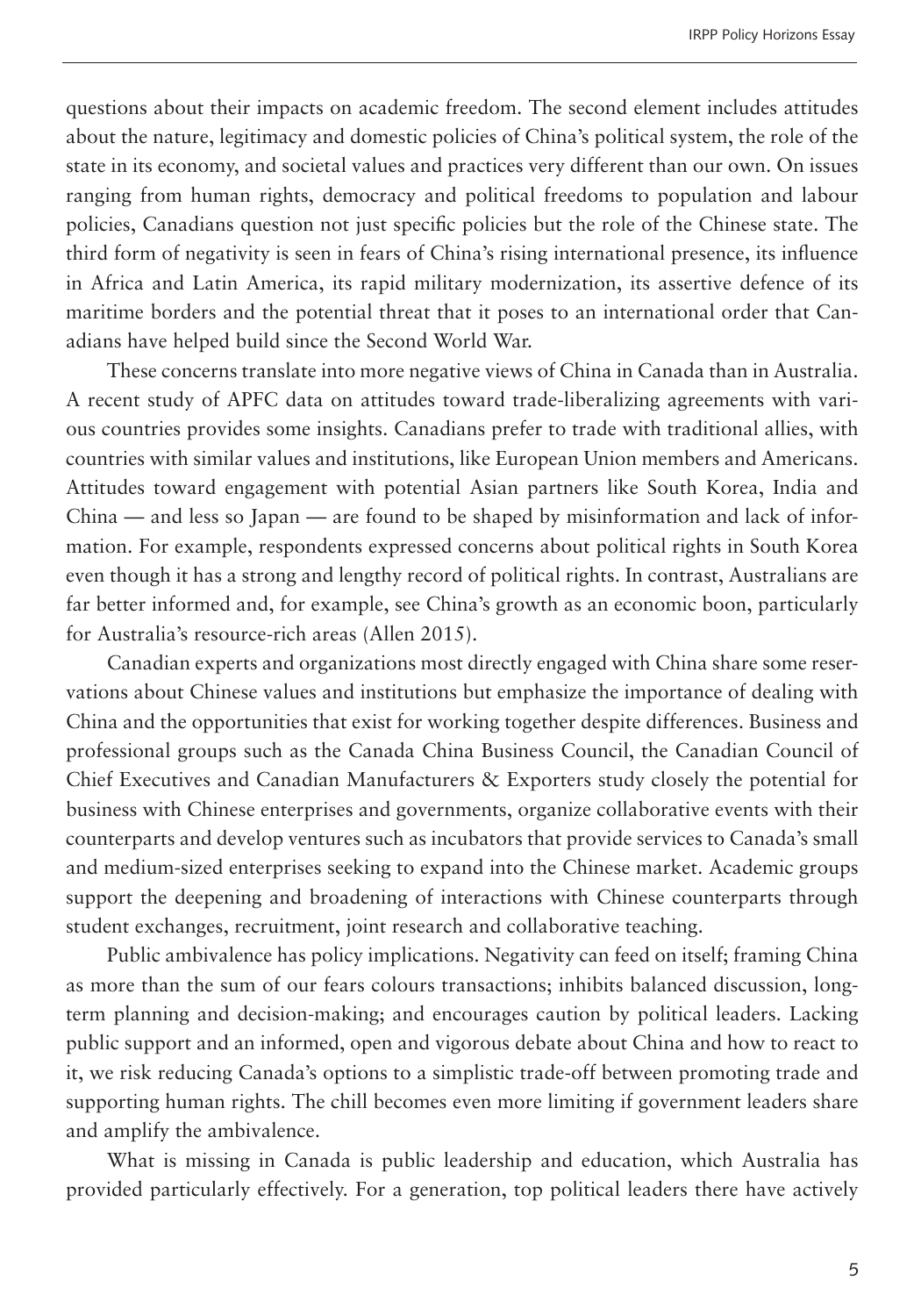engaged in public discussion and explained the importance of Asia and China, leading with two White Papers, in 1989 and 2012. There is continuous debate, sometimes rancorous but on balance healthy, among academics, policy-makers, civil society, the media and businesses. Sharply conflicting views of China and alternative policy prescriptions play out in the media daily without producing the anxiety and skepticism evident in Canada.

Canada is struggling to find a narrative for deepening engagement with China while recognizing and navigating significant differences in values, institutions and outlooks and managing the risks and frictions that deeper interaction entails. Canadians can both serve core economic and security interests *and* promote human rights, democracy and rule of law, some of the values hard-wired into the Canadian mindset. The challenge is to advance the prospects for political and social evolution in China while respecting the facts that most of its citizens view the Chinese governance system as legitimate, that the Communist Party is unlikely to collapse in the near future and that China's long-term future will differ from our own. The evolution depends fundamentally on the Chinese people themselves.

While differing ideologies, personal experiences and judgments prevent unanimity of opinion, a stable consensus is possible based on realistic expectations; expert knowledge that is widely disseminated and discussed; and a realistic discussion of risks, possibilities and interests. Canadian values include not only freedom, democracy and the rule of law but also tolerance of differences, openness and the peace, order and good government identified by the framers of our constitution — values arrived at by dialogue, compromise and the search for common ground.

Developing a shared narrative will take a major investment and intellectual and political leadership at several levels.

#### **Building on Economic Complementarities**

A promising part of a shared narrative is the opportunity for long-term collaboration to realize the benefits of the remarkable complementarities between the two economies. Many Canadians seem to be unaware of Asia's growing global economic footprint and the urgency of increasing Canadian participation in these dynamic markets. These markets are beginning to match the US economy as *the* market where globally competitive companies must be present if they wish to remain global.

The economic complementarities between the two countries are evident in China's reliance on imports of energy and natural resources and Canada's comparative advantage in supplying those imports from its rich endowments. China is increasingly turning to clean energy sources, conservation and renewables — a sector where Canadians are becoming innovators. Secure supplies of food and water are Chinese priorities, and Canadians are major food producers and exporters. As well, Canada supplies needed services such as education,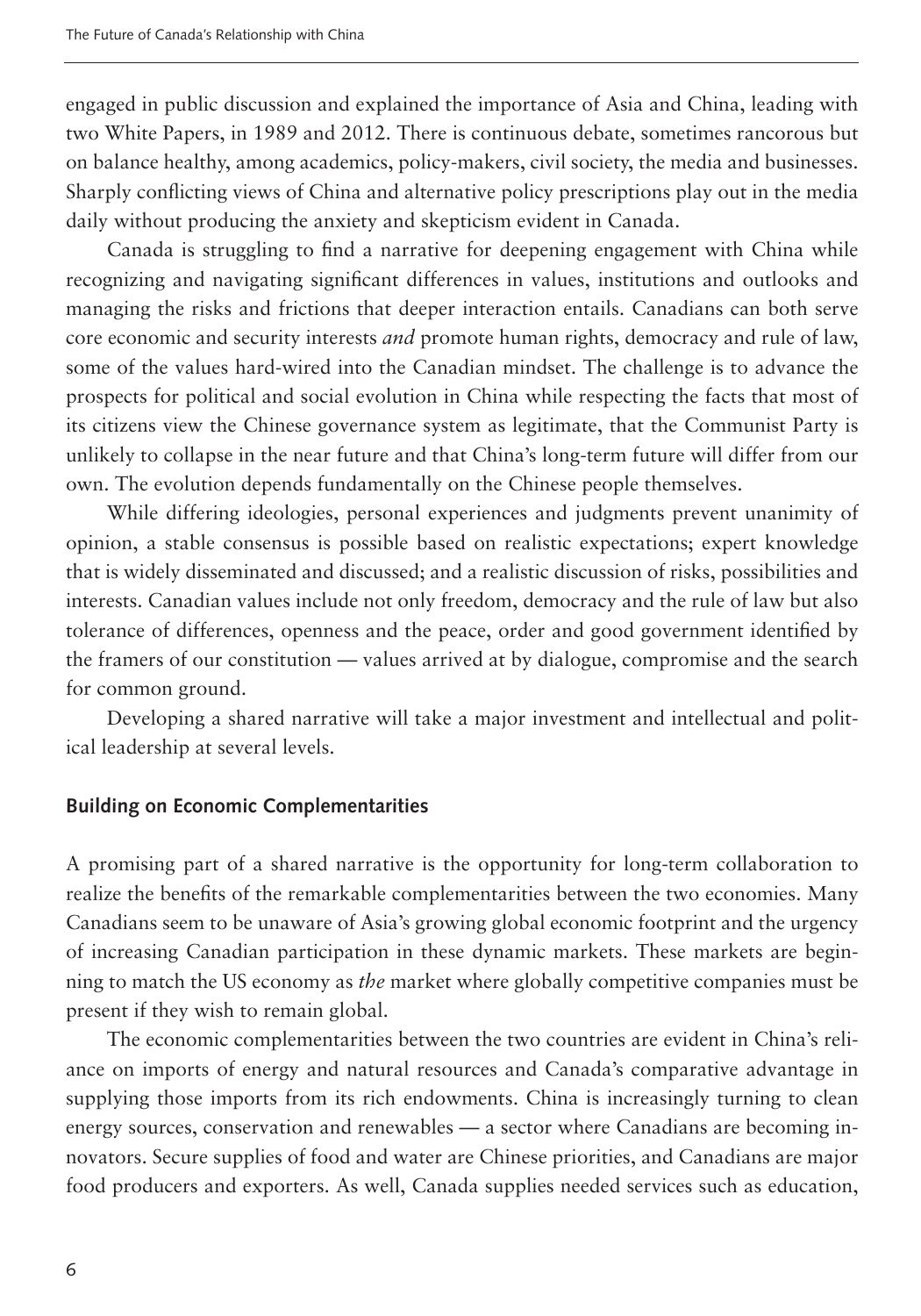#### **FIGURE 1**





Sources: Industry Canada, "Trade Data Online" (https://www.ic. gc.ca/app/scr/tdst/tdo/crtr.html?productType=NAICS&lang=eng); Statistics Canada, CANSIM, table 376-0036.

**FIGURE 2**

United States' total trade with selected economies, **2000-14 (US\$ billions)**



Source: US Department of Commerce, Bureau of Economic Analysis," International Trade in Goods by Area and Country, Seasonally Adjusted Detail," table 2.2, "U.S. International Trade in Services by Area and Country, Seasonally Adjusted Detail," table 3.2. (http://www.bea.gov/index.htm).

in which it ranks as the world's sixth-largest player; Chinese students alone account for a third of the foreign student population in Canada (DFATD and Roslyn Kunin & Associates 2012).

Yet Canada has been slow to recognize and build on these opportunities. The two governments have recognized the potential benefits of building on complementarities, but a joint study by officials published in 2012 as the *Canada-China Economic Complementarities Study* was subsequently shelved.4 Deep integration with and proximity to the world's largest and wealthiest market encourage complacency among Canadians, who mistakenly assume that our location and natural resource abundance will assure our future living standards. Headlines about China's slowing growth may be misinterpreted as signals of potential crisis and collapse. But Canadians shouldn't give up on China at a time when it is undergoing difficult reforms that will ensure it is around for a very long time.

Such thinking also neglects the dynamism and potential of Asia as a whole — and fails to grasp the growing competition for these markets. China is a central player in the region's growing production and transportation networks and global value chains.

China alone accounts for 40 percent of Asian GDP, yet as Canada's second-largest national trading partner it accounts for less than 7 percent of our total trade (figure 1); the relationship represents less than 4 percent of our exports but nearly 12 percent of imports.<sup>5</sup> In comparison, Canada-US trade is the world's

<sup>4</sup> Foreign Affairs, Trade and Development Canada, "Canada-China Economic Complementarities Study" (accessed october 9, 2015). http:// www.international.gc.ca/trade-agreements-accords-commerciaux/agr-acc/china-chine/study-comp-etude.aspx?lang=eng

<sup>5</sup> Industry Canada's Trade Data Online database, www.ic.gc.ca/app/scr/tdst/tdo/crtr.html (accessed June 29, 2015).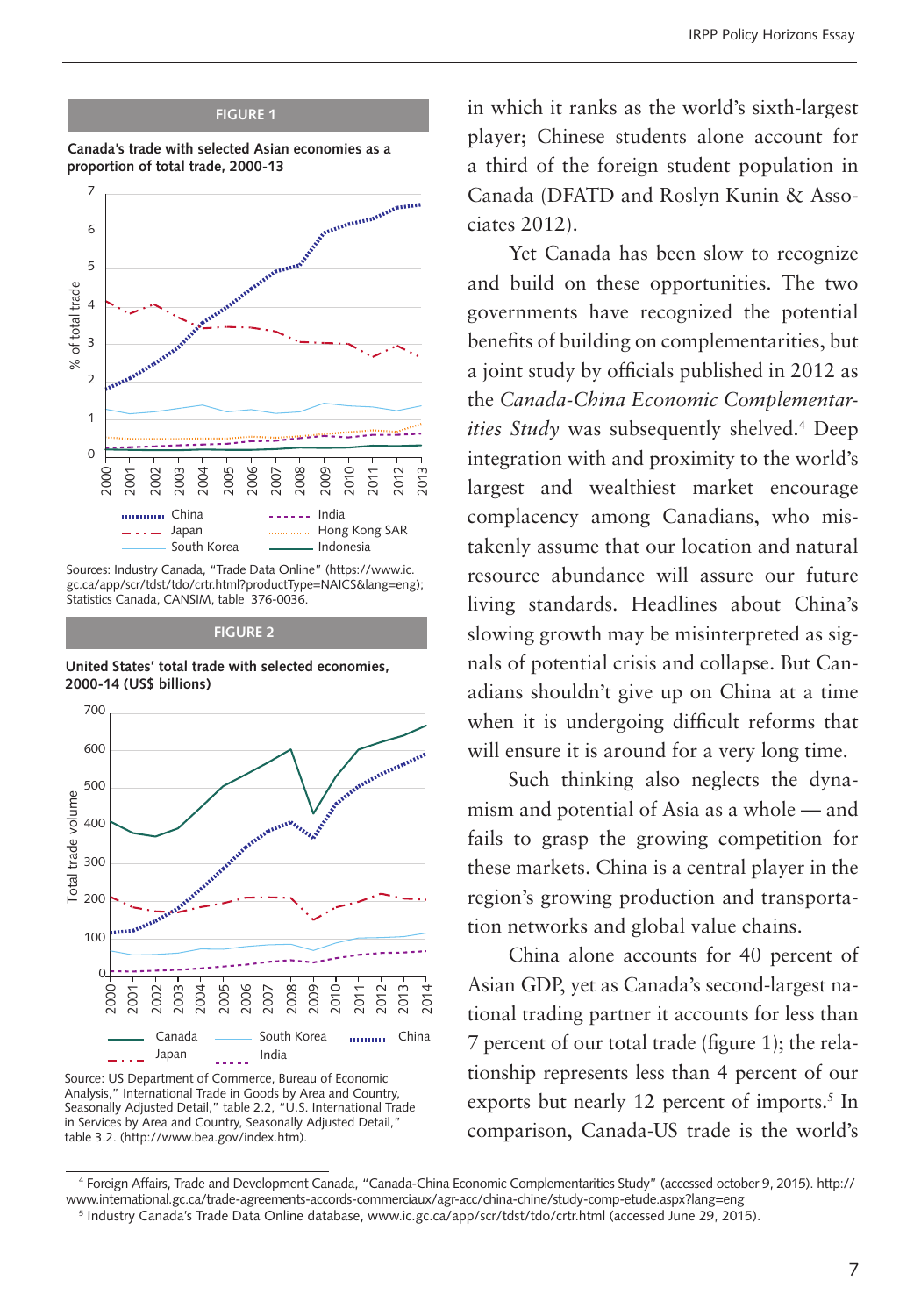largest relationship, although China-US trade is closing the gap (figure 2), with the American market accounting for 65 percent of Canada's total trade, nearly 75 percent of our total exports and just over half of total imports. Canada remains relatively invisible in the Chinese market, ranked as the 18th-largest supplier, whereas Australia ranks 6th, supplying nearly 5 percent of China's total imports. Canada's share languishes at less than 2 percent.<sup>6</sup>

Making the Chinese market a Canadian priority is urgent as new competitors and disruptive technologies appear. Of particular concern among the competitors lining up to supply China and other leading Asian economies with natural resources and food products are the recently implemented free trade agreements (FTAs) that China has signed with Australia, New Zealand and South Korea. Exporters from those countries will have preferential access to Chinese markets at Canadians' and others' expense.

In the China-Australia FTA (known as ChAFTA), Chinese concessions to Australia in meat, wine and seafoods will allow Australian competitors to make inroads into markets where Canadians have been successful. By Australian estimates, ChAFTA could increase total trade between the two countries by more than 10 percent, from A\$150 billion in 2013 to A\$170 billion over time (Sun 2015). If Canada were to achieve similarly improved access, annual total trade with China would increase from C\$77 billion in 2014 to nearly \$90 billion over time, with exports of pulp and paper, oilseeds, base metals, energy products and aircraft.

At the same time Chinese producers are moving up the value chains in manufacturing industries and services and learning to do what Canadians do well. For example, Chinese firms are becoming international and winning contracts at the expense of Canadian firms, as happened when Bombardier bid to supply the Boston subway but lost to a Chinese enterprise (Bloomberg Business 2014). Radical changes are also affecting energy market conditions as fracking, the disruptive technology unknown less than a decade ago, transforms US demand. The US market has been Canada's largest for energy, but the surge in nonconventional energy liquids and natural gas production is turning our American neighbours into what some in the Calgary-based energy industry now call Canada's greatest competitor.

The energy sector is a potential game changer for the entire relationship. China seeks security of supply while Canada seeks security of demand. Comparative rankings of energy suppliers to Chinese and Asian markets highlight the gap between Canada's market performance and its comparative advantage. Canada's energy exports are mainly coal and some petroleum products, which totalled C\$1.7 billion in 2013 (Asia Pacific Foundation of Canada 2014).

China is now ranked by the US Energy Information Administration as the world's largest net importer of petroleum and other liquids (United States 2015). As the expert Canada-Asia Energy Futures Task Force organized by the APFC emphasized in its 2012 report, the potential for oil and gas exports across the Pacific is evident in the large price differentials

<sup>6</sup> For the comparison, see "China," Observatory of Media Complexity, at https://atlas.media.mit.edu/en/profile/country/chn/ (accessed October 9. 2015).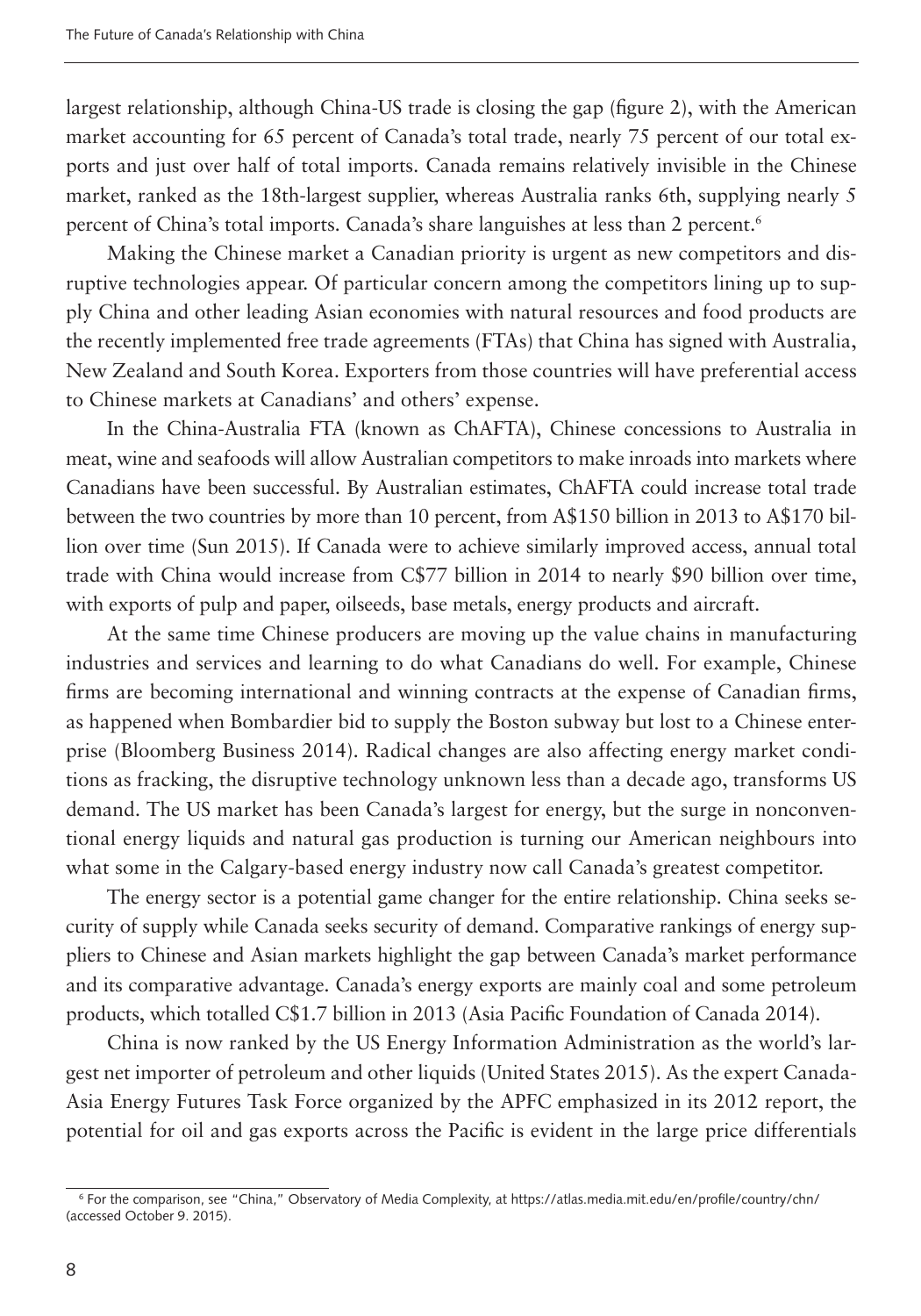between North American and Asian markets. Greater market access for Canadians would bring substantial income gains. The task force pointed out the market development opportunities in China for Canadian firms from across the country, including those in eastern Canada offering hydroelectric and nuclear expertise, producers of uranium in Saskatchewan and oil and natural gas in the western and Atlantic provinces, and suppliers involved in energy conservation, renewables and clean tech across the country. More Canadian exports to Asian energy markets could also be a catalyst for expanded trade in goods and services through linkages to Asian supply chains and ultimately for reduced trade imbalances, particularly with China. Such growth would also provide welcome royalties and tax revenues for Canadian governments and First Nations communities.

A cleaner environment is a high priority for both the Chinese public and the leadership. Canadian clean-tech and uranium suppliers are already active in the Chinese market, supplying wind generators and equipment for smart grids (McKinsey & Company 2014); these sales help to position the sector to contribute to meeting targets to clean up the urban environment and promote conservation. China has turned to nuclear power to help replace its heavy reliance on coal. Cameco Corp., based in Saskatchewan, has won 5- and 10-year uranium supply contracts. But the numbers are small relative to potential.

Managing the environmental impacts of energy production and its use could also shape the future bilateral relationship. Industry groups like Canada's Oil Sands Innovation Alliance (COSIA) are advancing innovative methods of reducing the environmental impacts of oil-sands oil on water, land use and carbon emissions. COSIA has set a target to reduce water use in the oil sands by 50 percent by 2022 (Cattaneo 2015). Such innovations could be attractive to countries like China where, in parts of the country, extraction and other industries face severe water shortages. The opportunities for exporting such services will expand in the years ahead. But as China and other large Asian economies speed up the search for ways to reduce environmental damage and promote greater energy efficiency, the window of opportunity is closing for two reasons: more aggressive competitors are meeting existing demand for fossil fuels, and demand is expected to shrink as China's growth slows and as climate change concerns deepen.

Food security is another high priority in China. Rising middle-class demand is shifting toward high-protein diets, and shortages in animal feed are changing import and investment patterns. McCain Foods, Canada's top food products company, has experienced first-hand the speed of change. Its investment in a potato processing plant in Harbin began in 2005, and by 2013 the plant's capacity had to be doubled to respond to exceptional growth in demand (Potato Pro, n.d.). The two countries' agricultural sectors are highly complementary in terms of China's security of food supply objectives and Canada's relative abundance. Yet in 2014 China accounted for 6.4 percent of Canada's total agricultural trade (Agriculture and Agri-Food Canada 2015).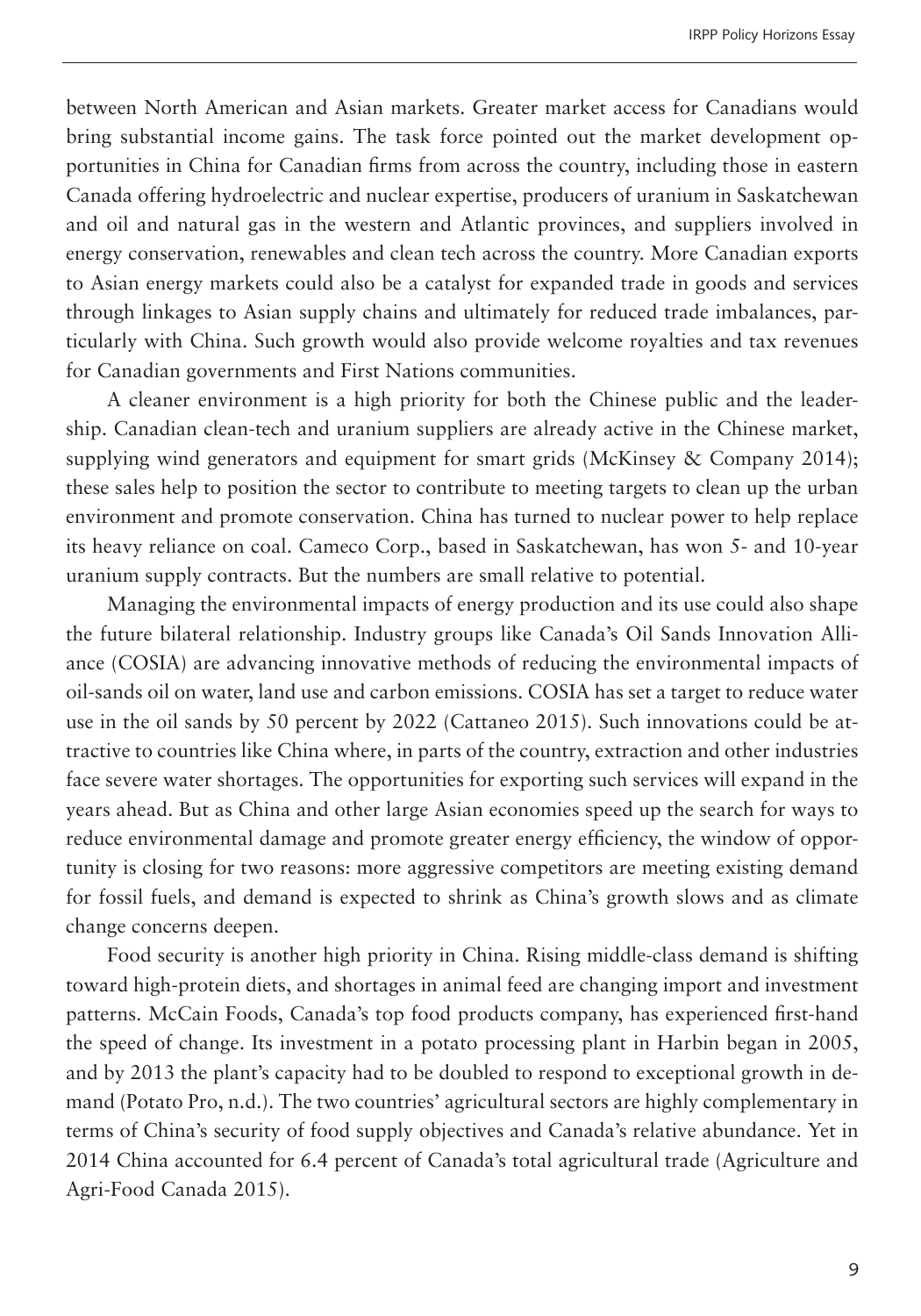As China makes the transition from traditional to modern agriculture, Canada's sector is innovating, investing heavily in technology and practices to increase productivity. Demand for meat, fish, seafood and vegetables is strong but lags behind the growth of markets for grain and oilseeds. Pork exports to China increased fivefold between 2008 and 2012, and collaboration on pig genetics is ongoing between a Canadian company and one of China's largest pig breeding companies (McKinsey & Company 2014). Dairy is a sector of unrealized potential. Canada is the world's 14th-largest dairy producer but it exports less than 5 percent of total production. In New Zealand, by comparison, dairy exports account for one-third of merchandise exports and China is its largest market (Wheeler 2014). Canadians are missing out on dairy exports because of protectionist supply management arrangements that came under fire from trading partners in the final days of the Trans-Pacific Partnership (TPP) negotiations.

Infrastructure and transportation industries also have high potential for market development over the long term, especially as China strives to improve linkages along the historic land and sea routes between China and Europe. The political significance of this infrastructure drive is discussed in the next section. Initially labelled by the Chinese government as the Maritime Silk Road and Silk Road Economic Belt initiatives, they have become known as One Belt, One Road (OBOR), encompassing both the overland (belt) and maritime (road) routes.7 President Xi Jinping's announcement of OBOR at the Beijing Asia-Pacific Economic Cooperation (APEC) summit in November 2014 (along with Chinese funding of \$40 billion) was followed by the formation of the Asian Infrastructure Investment Bank (AIIB) in late March 2015, with 57 members from Asia and Europe and a Chinese capital commitment of \$100 billion. These programs draw on Chinese capital to promote development in central Asia and facilitate closer economic cooperation over a very long term. If the infrastructure development even partially succeeds, it will have a significant impact of linking poor Asian countries into the global economy. Canadian firms have globally recognized expertise in land- and marine-based transportation technologies, and in construction, construction machinery and building materials. The potential for new business is significant. But to realize these opportunities, Canadian firms will have to expand their links with Asian supply chains and Canada will need to join the AIIB.

Prospects for collaboration in transportation services are also significant. China's air services industry is already the world's second-largest market. Canada is the world's fifthlargest exporter of aerospace products and has developed competitive advantage in technical and management skills. Winning even a small slice of the business China has planned for the next 10 years would be significant. In that time, it is expected that China will build 97 new airports, many of them smaller regional airports that handle planes of sizes similar to those produced by Bombardier, in addition to 35,000 kilometres of new expressways and 30,000 kilometres of new rail tracks (McKinsey & Company 2014).

<sup>7</sup> For details of OBOR, see, for example, Economist Intelligence Unit (2015).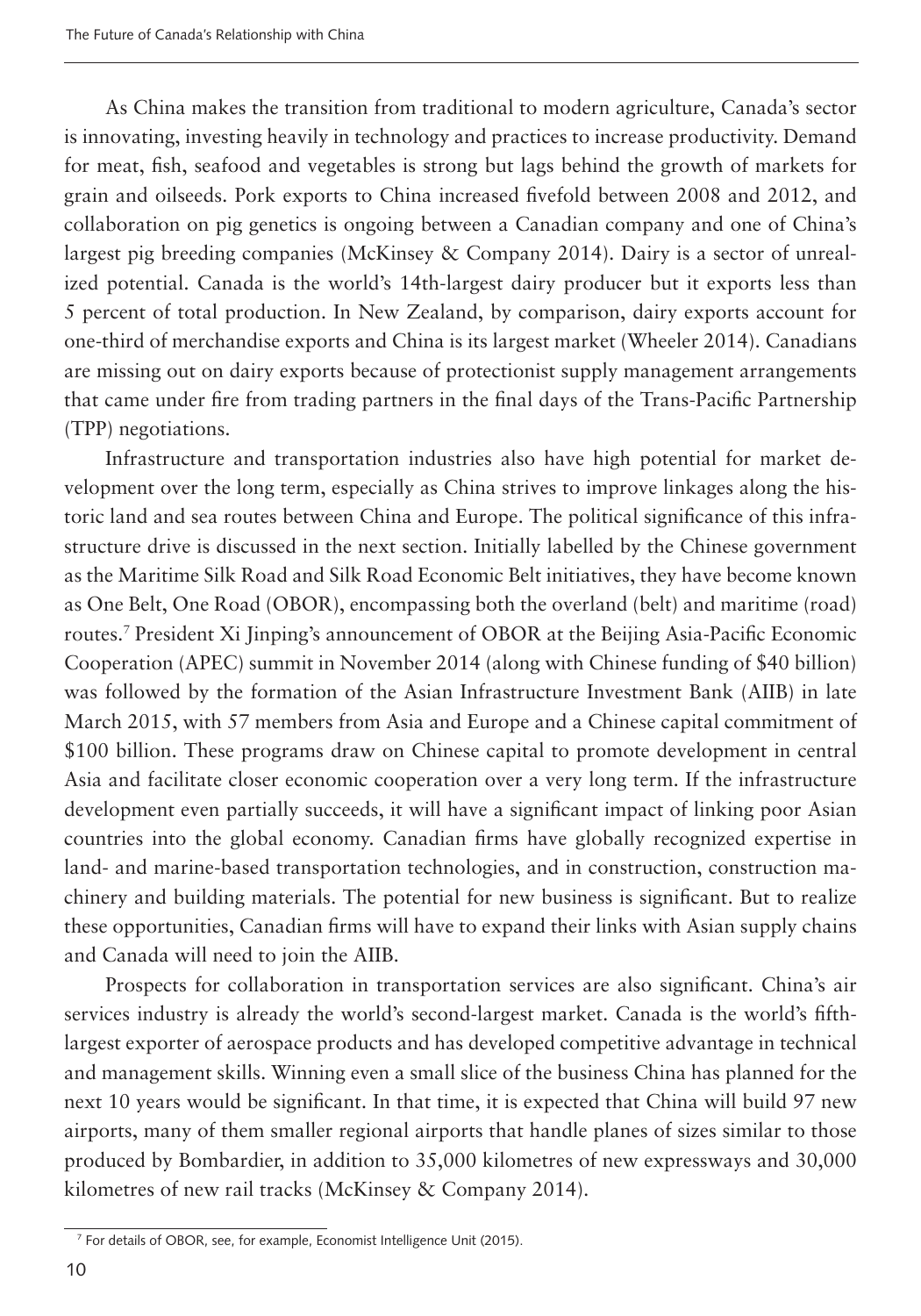Potential for collaboration exists in other service industries as well, including tourism, education, health care and environmental services. Chinese tourism will grow from its level of 500,000 Chinese travellers to Canada in 2013. Euromonitor, a business research firm, ranked Canada as the number 22 destination for Chinese tourists in 2012, a position that seems far below potential when compared with the United States, Japan, France and other European countries, not to mention nearby Asian destinations of Hong Kong and Macau (Grant 2013).

Canada is already an education destination. Many Chinese parents think their own system prepares children to succeed in national tests while a foreign education ensures the English-language proficiency and cultural skills necessary to be leaders in China and beyond. Canadian educational institutions have aggressively recruited Chinese students, and a federal international education strategy has set a target of 450,000 foreign students studying in Canada by 2022, up from 239,000 in 2011 (DFATD 2014).

But change is coming as the Chinese government shifts its objectives toward reversing the outflow of students by 2020, improving the quality of educational services in China and making China itself an education destination. Canadians should anticipate this shift by delivering more educational services abroad. We should also change our current heavy emphasis on recruitment to a broader concept of delivery of quality education and to encouraging young Canadians to study in China and other Asian countries. Indeed, the APFC is planning competitive grants to Canadian educational institutions to encourage students, young professionals and other groups to acquire competencies such as Asian-language skills.

The potential for exporting other services to China or investing in China stems from the growth of demand in China's middle class for health care, environmental services, transportation and financial services, all of which Canadians do well. There is potential for collaboration as Canadian innovations are introduced and diffused in the Chinese market. In financial services, Canada has a strong reputation because of its successful navigation of the global financial crisis and because of its large pension funds, which are diversifying investments of their pools of capital around the globe, including in China. Canada was also a firstmover in establishing a renminbi hub, the first in the Western hemisphere, to provide facilities for financial transactions in Canadian dollars and renminbi. This responded to China's push to increase use of the renminbi (also called the yuan) in low-risk trade and investment transactions, as a step toward its long-term goal of making the renminbi a world currency and reducing the risks of its dependence on the US dollar.

#### **Investment and Capital Flows**

Another significant dimension of the two countries' economic complementarities is crossborder investments in productive assets for conducting business in each other's economies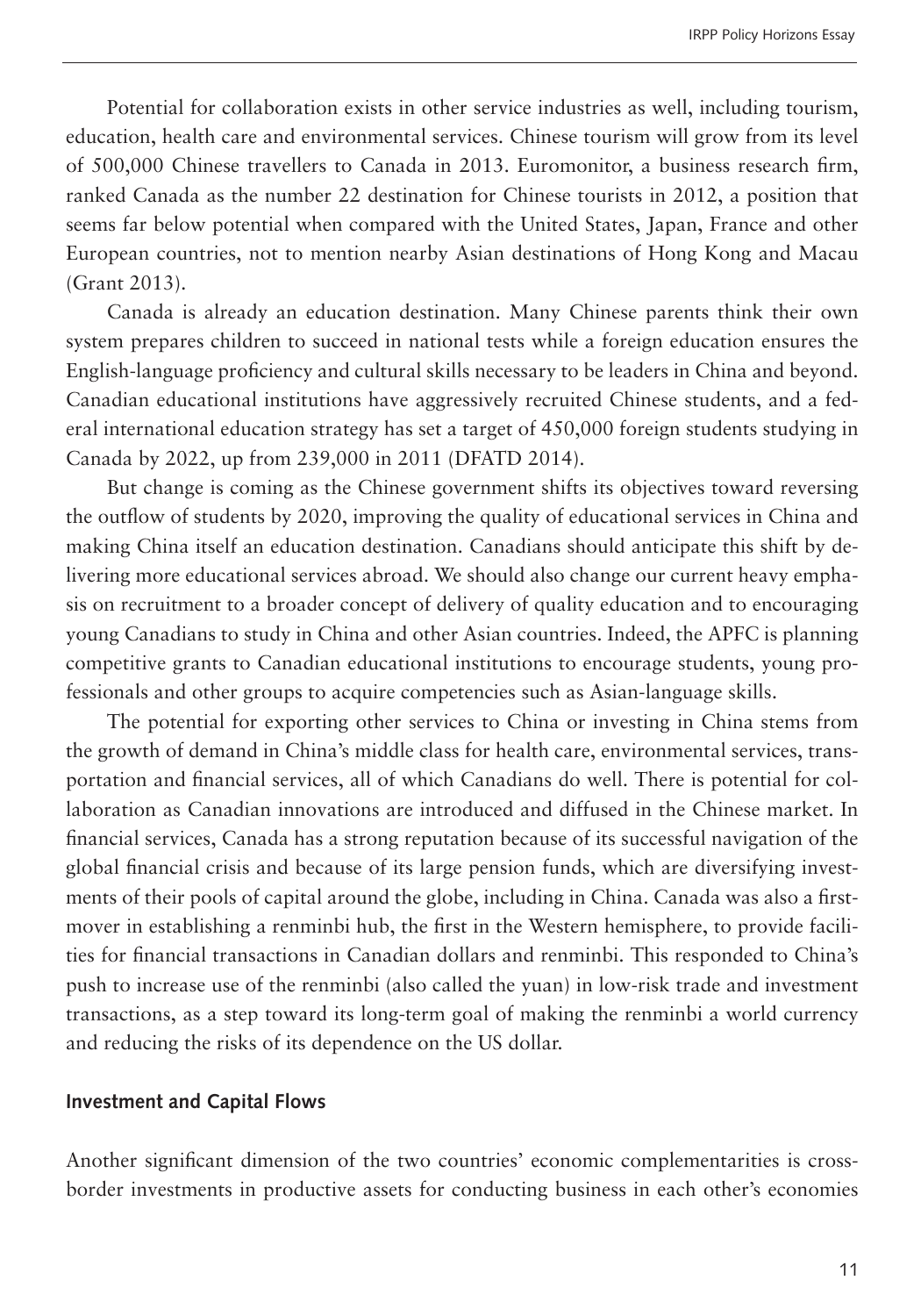and in neighbouring countries. As outward investors, large Canadian companies such as Manulife, Sun Life, BMO, Bombardier, SNC Lavalin and others have built up networks of Chinese and Asian affiliates over many years. Manulife, for example, established its China operations in 1897 and entered into a joint venture with Sinochem in 1996, creating Manulife-Sinochem Life Insurance Company (MSL). MSL now has the largest geographic footprint of any foreign joint venture in China. Recently Canada's pension funds have also been acquiring assets in Asian public and private equities and real estate. Yet the size of Canadian foreign direct investment (FDI) stock in Asia pales in comparison with Canadian investment in the United States, which accounts for almost half of the total (table 1).

Inflows of Chinese investment to Canada grew rapidly between 2008 and 2014 (figure 3), but China's share, at around 6.5 percent, is far below the Americans' nearly half of the total FDI stock in this country. There is an ongoing policy debate about Chinese FDI, which has three dimensions: worries about firm ownership, specifically that the decisions of SOEs will be based on political rather than commercial factors; the principle that Canadians should have the same access to the Chinese market as Chinese investors have to the Canadian market; and national security concerns. While market access and national security concerns are reasonably well understood, SOEs are a contentious topic. SOEs have been prominent among Chinese investors in the past (for example, they have carried out all of the largest Chinese investments and acquisitions in Canada to date, concentrated in energy and mining; SOEs also dominate those sectors in China). But since 2007, privately owned Chinese firms have invested in Canadian companies in the minerals and coal sectors and in chemicals, solar power and telecom equipment.8

Private firms are growing in number and size and are a source of badly needed competition in the home market and abroad. Services industries in China, which have been dominated by SOEs, are being opened to competition from nonstate firms. While there is little doubt that SOEs will continue to exist in sectors designated as strategic or as natural monop-

| <b>TABLE 1</b>                                                                                                                                                                                                                                                     |        |                            |       |               |                         |         |
|--------------------------------------------------------------------------------------------------------------------------------------------------------------------------------------------------------------------------------------------------------------------|--------|----------------------------|-------|---------------|-------------------------|---------|
| Inward and outward stock of Canada's FDI, selected countries, 2014<br>(C\$ billions)                                                                                                                                                                               |        |                            |       |               |                         |         |
|                                                                                                                                                                                                                                                                    | Japan  | China<br>(excl.<br>HK SAR) | India | <b>Brazil</b> | United<br><b>States</b> | World   |
| Stock of<br>inward FDI                                                                                                                                                                                                                                             | 17.479 | 46726                      | 3.973 | 19.948        | 361.732                 | 732.263 |
| Stock of<br>outward FDI                                                                                                                                                                                                                                            | 6.052  | 6.794                      | 1.128 | 10.318        | 349.965                 | 828.812 |
| Source: DFATD (2013a [2014]). Data on the stock of inward FDI from China are from<br>the China Institute Investment Tracker database, http://chinainstitute.ualberta.ca. They<br>are consistent with Statistics Canada measures but include many more transactions |        |                            |       |               |                         |         |

olies (also a common practice in OECD countries), government ownership of SOEs is gradually being separated from management; modern corporate governance is being introduced; and the divestiture of assets to (state) asset management companies subject to strict rules of transparency is going ahead. Government's

monitored by the China Institute.

<sup>8</sup> For a list in 2014, see Dobson (2014).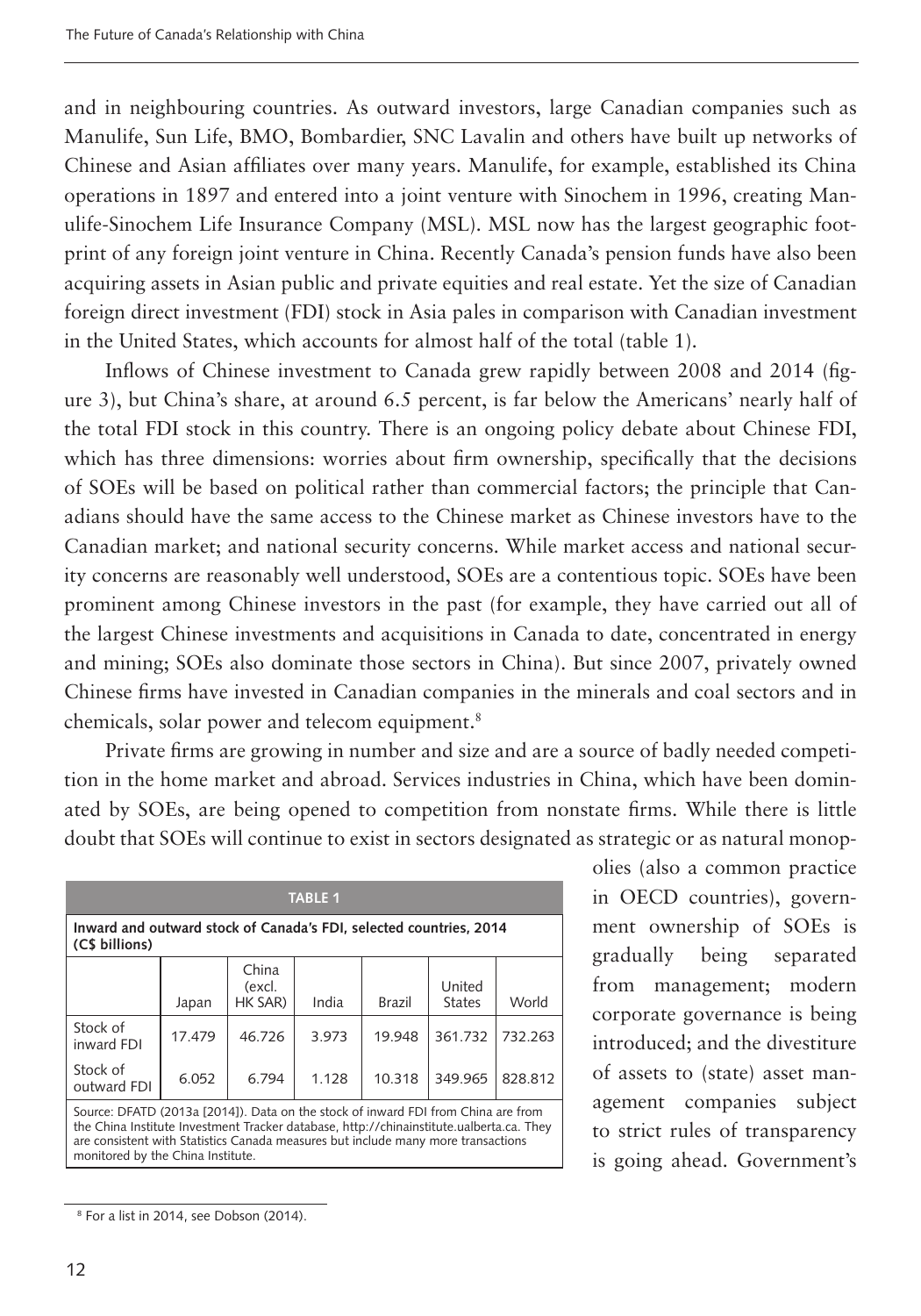#### **FIGURE 3**





Source: Source: Statistics Canada, CANSIM, table 376-0051, China-Canada Investment Tracker (http://chinainstitute.ualberta.ca/).

role is now seen as producing public goods such as public housing and providing reliable electricity supplies and communication channels. Accounting and external audit practices are gradually becoming more independent and transparent as well.<sup>9</sup>

Even so, Canadian opinion on Chinese investment here is divided. Our discussions with industry players in late 2014 revealed views of SOEs such as "government run," "different from us with different standards" and "still learning." Such reservations worry Canada's junior producers, who are the innovators: their innovation ecosystems depend on foreign investors. Canada's policy restrictions on FDI create a chill that shrinks junior producers' options for raising risk capital or finding buyers. The large Canadian companies or established

multinationals that remain tend to add acquisitions of these small firms to their global portfolios. This can lead to delays in the development of innovative assets unless they compete successfully with other assets in their global portfolios. As one interlocutor observed, "Potential foreign investors (like the Chinese) now see Canada as a 'can't do' country."

Other interlocutors in larger companies emphasized the steep learning curves faced by all Chinese investors. While their commercial objectives are similar to those of other multinationals, their understanding of host countries' regulatory regimes and rules of the road in international business is not. Canadian companies should engage with Chinese partners and teach them how to go global. One way to proceed is to use a "zipper" strategy, in which Chinese companies are fully integrated into strategic partnerships in different parts of the global value chain. While negotiations on terms for such partnerships can be protracted, in the end they have the potential for good returns and security of supply.

#### **Security in a Changing Regional Order**

Asia is at a formative geopolitical juncture, as significant as Europe was in the immediate postwar period. American dominance and leadership have been critical to Asia since the Pacific war,

<sup>9</sup> It should be noted that a number of SOE investments in Canada have been welcomed because they have saved jobs, created new ones and given troubled companies new life. Sinopec's 2009 investment in the Northern Lights Project, CNOOC Ltd.'s 2011 acquisition of insolvent OPTI and Chinese Investment Corporation's 2009 investment in Teck Resources all proceeded with little comment, as did Sinopec's 2009 acquisition of a 9 percent share of Syncrude.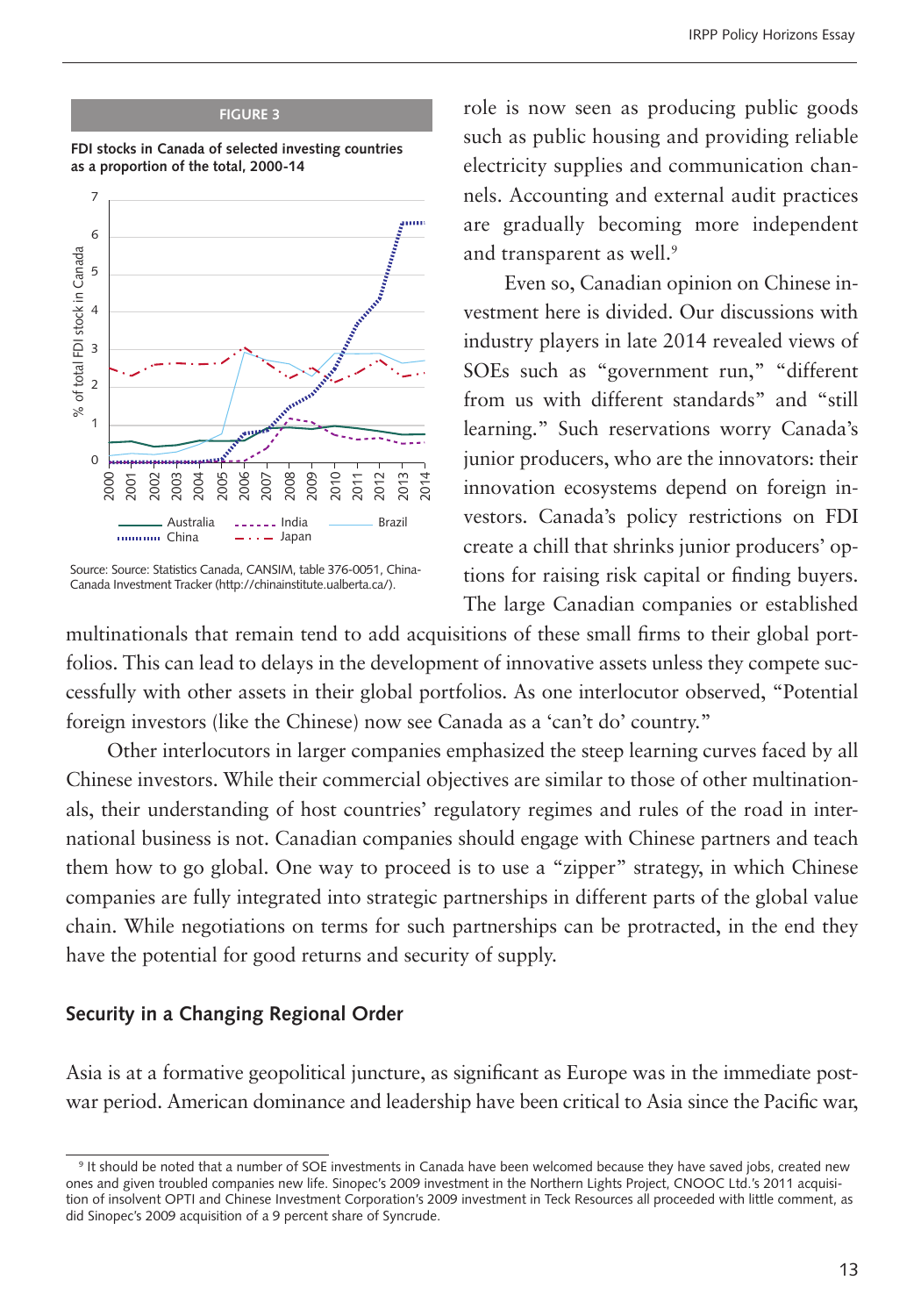but now US primacy as the dominant player is being actively contested by China. "With the rise of China," writes a former Australian prime minister, "we are observing the geopolitical equivalent of the melting of the polar ice caps. Slowly the ice thins, cracks appear and one day a large sheet of ice spectacularly peels away" (Rudd 2015, 1).

Geostrategic competition between the United States and China is a new reality as the two seek to manage their difficult, important and very complex bilateral relationship. Asians are searching for the leadership, institutions and norms to manage a dangerous strategic transition and address a host of dangerous hot spots, bilateral tensions and threats to human security ranging from extremism and terrorism to nuclear weapons. All require collective solutions and all are complicated by resurgent nationalism, unresolved historical memories and the absence of effective security institutions.

Power transitions have only rarely been accomplished without military confrontation. Asians are struggling with the dilemma of supporting America's continuing role while accommodating China peacefully in a regional order increasingly, but not exclusively, of China's making. Conflict is not inevitable. Chances of inadvertent conflict can be minimized, and unchecked strategic rivalry and competition can be avoided. But Asia's deep economic interdependence will not by itself ensure continued stability. Rather such stability must be a conscious choice and achieved through well-managed bilateral diplomacy and more effective regional institutions.

Canada is not insulated from these developments. A window is open for Canada to play a constructive role that could benefit both the Asian region and its own relations with China and the United States.

Not since the establishment of diplomatic relations in 1970 has Canada's China policy been directly connected to the geostrategic objective of reducing China's isolation. For 35 years subsequent governments claimed they were advancing global peace and security by facilitating China's participation in major institutions including the United Nations and the World Trade Organization, and most recently in creating the G20. The current situation is more fluid and presents a series of difficult choices. How do we understand the intentions of a more powerful and assertive Chinese government that is not only integrated into existing institutions but creating its own? What should be Canada's position in the increasingly complex relationship between the United States and China? What kind of redesigned middlepower function is in Canada's interest and that of the region?

Until recently China has regarded the institutions, norms and arrangements created by the Western countries after the Second World War and anchored by the United States as generally in accordance with Chinese interests. In advancing those interests, China has played a low-key role. It has been a generally constructive player in the United Nations, the international financial and trade institutions, and leadership forums such as the G20. It has been as responsible a player as any of the major powers in international efforts to address the collective issue of climate change, and in addressing natural disasters, piracy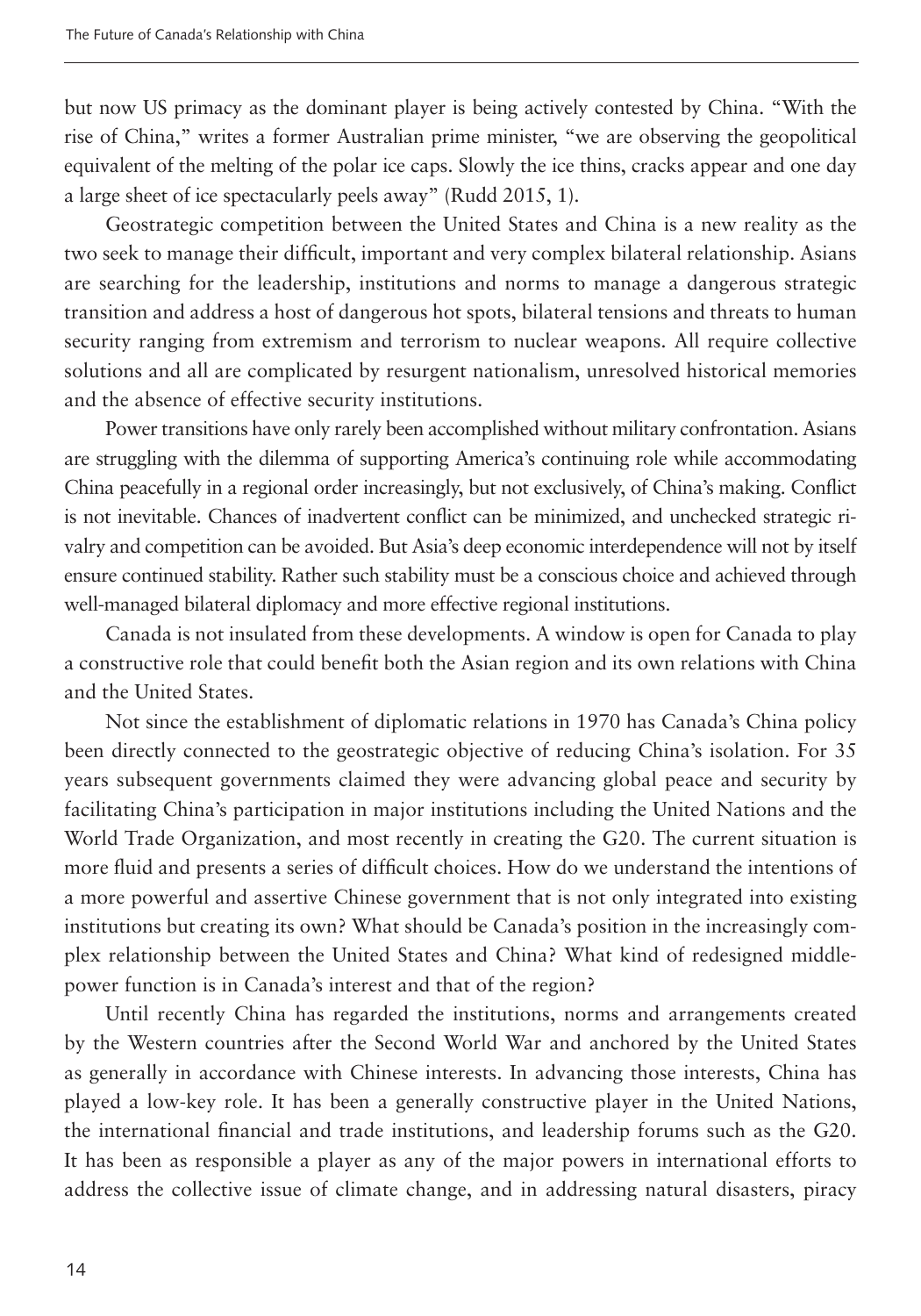and pandemics. It has a strong record of compliance with the treaties it has signed and involvement in the international regimes it has participated in creating, such as peacekeeping operations. Regionally, China has been active in virtually all of the Asia-Pacific institutions including APEC and the processes sponsored by the Association of Southeast Asian Nations (ASEAN), including the ASEAN Defence Ministers Meetings Plus (the region's premier security forum, where ASEAN and its eight dialogue partners work to strengthen security and defence cooperation) and the East Asia Summit. It has signed FTAs with ASEAN, New Zealand and, more recently, South Korea and Australia. It participates in the Regional Comprehensive Economic Partnership negotiations and has joined APEC's ambitious Free Trade Area of the Asia-Pacific initiative.

But the current liberal world order is not *the* world order. China is proposing adjustments and changes to suit Chinese interests and reflect shifting power realities. China aims to be a responsible stakeholder in global affairs but is becoming a rule maker as well as a rule taker.

Since Xi Jinping became president in 2013, he has changed China's approach to managing bilateral relations with major countries such as the United States, Russia and Japan and its approach to regional institutions. The main lines of Xi's foreign policy are variously characterized as active, assertive and aggressive. China's defence spending and the sophistication and range of its military assets are expanding quickly. China not only sponsors security forums such as the Shanghai Cooperation Organisation but has created a new one, the Conference on Interaction and Confidence Building Measures in Asia. Neither includes the United States. China has also been more assertive in advancing its claims in maritime territorial disputes, especially in the South China Sea and the East China Sea, raising region-wide anxiety. The anxiety extends beyond China's approach to the immediate sovereignty and territorial issues. A more powerful China, some fear, may seek to settle old scores, establish a sphere of influence and undercut international law.

As noted earlier, OBOR, China's infrastructure investment initiative in Asia, has the potential to connect a number of poor countries into the global economy. Chinese direct project financing and its sponsorship of the Asian Infrastructure Investment Bank are also part of an effort to expand China's international influence, presenting what some see as a strategic challenge to the United States. Others note the financing risks associated with these major long-term projects and the likelihood that smaller participants will hedge against the closer Chinese embrace by seeking closer relationships with other large countries like the United States. Creation of the AIIB as an international financial institution is in large part a reaction to the long-standing failure by the US Congress to support the decision by the shareholders of the International Monetary Fund to adjust voting power to better reflect the rising roles of China and the large emerging-market economies in the world economy. The unintended consequence has been a ratcheting up of strategic competition.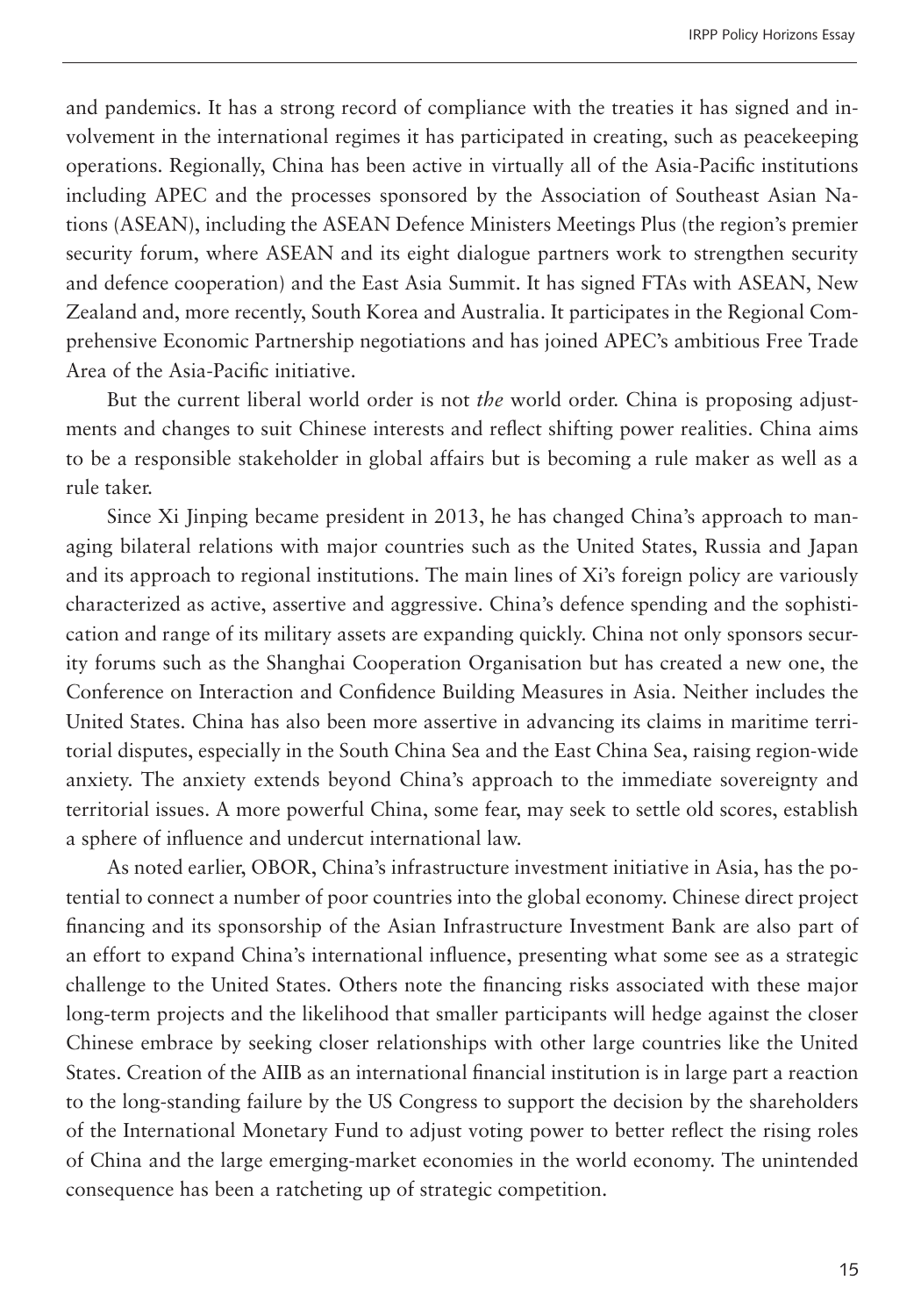This overlay of strategic competition is palpable even as China and the United States cooperate on such key collective issues as climate change and regional worries like North Korea. Neither desires a military confrontation, but China is contesting American primacy. Washington's rebalancing or pivot to Asia is a response to worries in the region about this challenge. All countries say they see a rules-based order and strategic stability as essential to continued economic dynamism. The question is, Who will make the rules and through what institutional networks?

Asian leaders are eager to avoid being forced by either China or the United States to choose between them. Most desire a strong and continuing American presence even as they recognize that the era of American economic dominance has ended. Up for debate are questions about the kind of regional security order and institutional architecture that safeguards economic cooperation, accommodates China's core interests, maintains the American presence and manages strategic rebalancing.

Canada's closest partners in the region — the United States, Australia, Japan and South Korea — all pursue policies embracing elements of continued or expanded engagement, hedging against China's rise, and countering and containing China's diplomatic and military influence. The Obama administration is systematically strengthening defence relations with its allies, expanding US naval capabilities and insisting that American-anchored rules must prevail in the region. Opinions outside of the US government are diverse. Some argue for a grand strategy to balance and contain rising Chinese power.<sup>10</sup> Others urge a common strategic framework, requiring a high-level political effort to build the strategic trust necessary for collaborative action to pursue common interests and address common problems (Rudd 2015, 25).

Canada's position on the strategic implications of China's rise and the appropriate response to it has not been articulated or seriously debated. Historically, Canada has taken intermittent and sometimes imaginative and constructive roles in addressing Asian security issues, mainly through diplomatic and dialogue channels and in rare instances by military means, such as in Afghanistan. We maintain limited defence cooperation with Japan, South Korea and Singapore but without formal alliances. Canada is a member of some of the regional forums such as APEC, whose focus is mainly economic, and the ASEAN Regional Forum, whose focus is security. Canada has sought unsuccessfully to join the ASEAN Defence Ministers Meeting Plus and the East Asia Summit. Ties with China are ad hoc, maintained through an expanded frequency and seniority of bilateral exchanges between defence officials in Ottawa and Beijing and by confronting Chinese officials directly and sometimes publicly over allegations of government-sponsored cyber attacks.

Overall, Canada's involvement and voice in Asia-Pacific security matters have been declining. For more than a decade Ottawa has not made a major statement or launched a review of the changing security environment and balance of power in the region. The same is true of collaboration with regional partners: Canada has provided assistance to antiterrorism

<sup>10</sup> See, for example, Blackwill and Tellis (2015).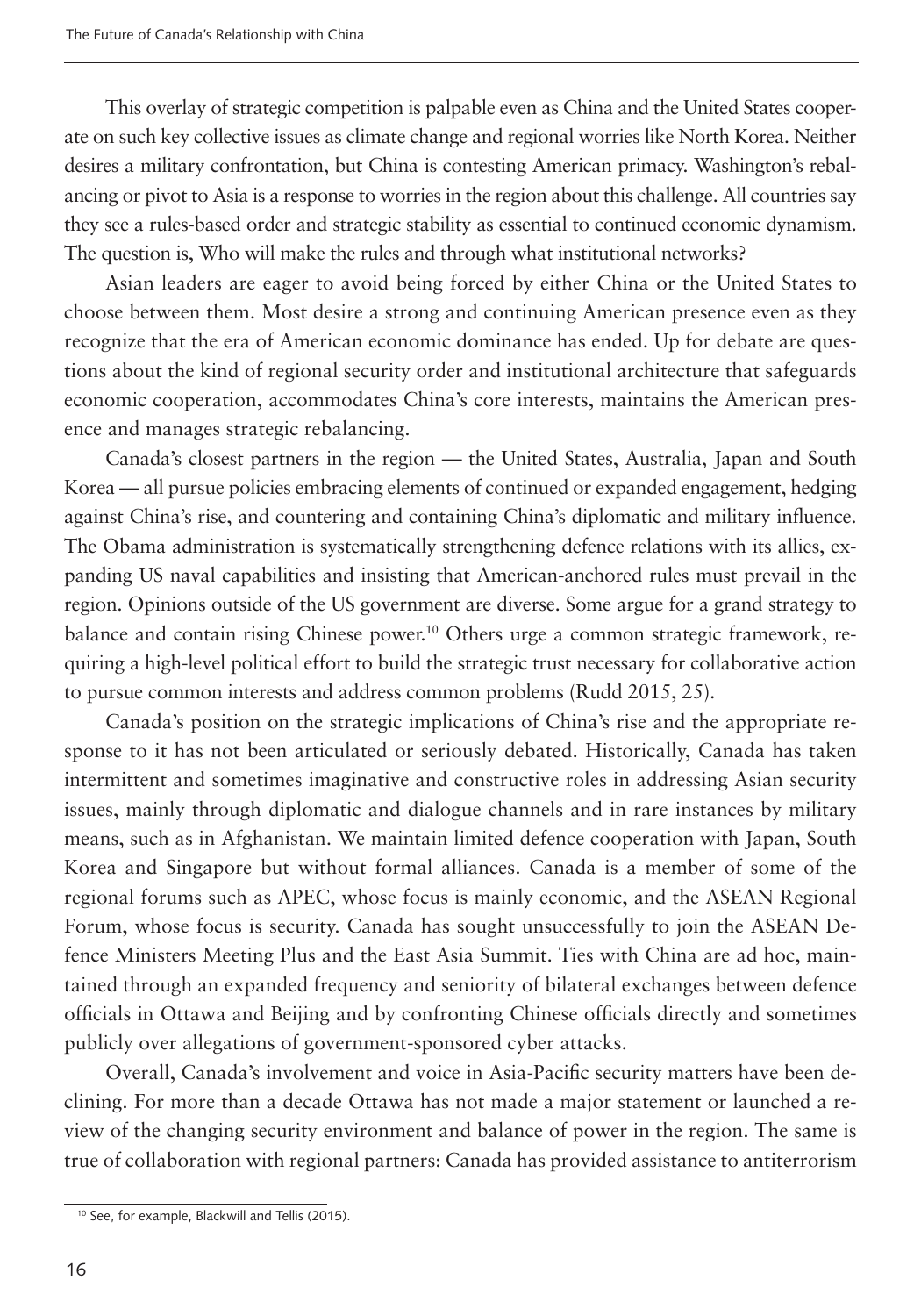campaigns and efforts targeting human smuggling but has not initiated any substantive proposals in more than 10 years. In the 1990s unofficial forums known as "Track 2," which included nongovernmental experts and officials acting in their personal capacities, focused on cooperative security, management of potential conflicts in the South China Sea and later human security issues, including antipersonnel landmines and the Responsibility to Protect. Naval activities included occasional ship visits to Asian ports and periodic participation in regional naval exercises, but Canada's naval capabilities in the Pacific are shrinking.

Canada's silence and diminishing visibility undermine our credibility and help explain the lack of interest in having Canada join the leaders' forums. Asian thought leaders signal that Canada is no longer viewed as an engaged and full partner in the region. Canadian capacity and commitment to Asia's security agenda are frequently questioned. Many perceive Canada as a partial player of marginal impact, distant, aloof and reactive, and focused mainly on our own economic advantage.

Strategic silence may keep options open, avoid confrontation and allow a single-minded focus on business. Unlike other countries further inside the gravitational field of the Chinese economy, Canada does not face the "China choice": we are not forced to choose where we would stand in the event of direct Sino-American conflict. Nonalignment or aiming to stay above US-China rivalry is not an option. Beijing understands that in a crisis we would side with our American allies.

The real issue is what Canada, working with others, is prepared to do to prevent miscalculations, accidents and escalating rivalry that could spill over into conflict. Our middlepower role and credentials need to be refurbished. Even during the Cold War, when Canada was firmly in the Western camp and took up arms against China in Korea, the calculation was that bringing China into the international community would pay future dividends. Ottawa acted on such a calculation in establishing diplomatic relations with China in 1970, several years before the United States did. It paid special attention to multilateral institution building and conflict mediation, promoting cooperative security mechanisms in Asia along the lines that bridged Cold War differences in Europe.

The challenge and potential role for a middle power in the twenty-first century are different. China is more than another member of the international community. It is becoming a leader, acknowledged for its economic success and societal opening despite the lack of political liberalization. Canada's traditional middle-power role was to bridge great power differences whenever possible, not to exacerbate them. Finding common ground requires judicious decisions and a search for ways to adjust rules and institutions to reflect the views and interests of Asia's rising powers, China chief among them. Canada could assist the transition from an order premised on American primacy that can no longer be maintained to an order that has not yet taken shape. Where ending the Cold War in Europe was our earlier objective, today's objective should be to prevent a second one in Asia.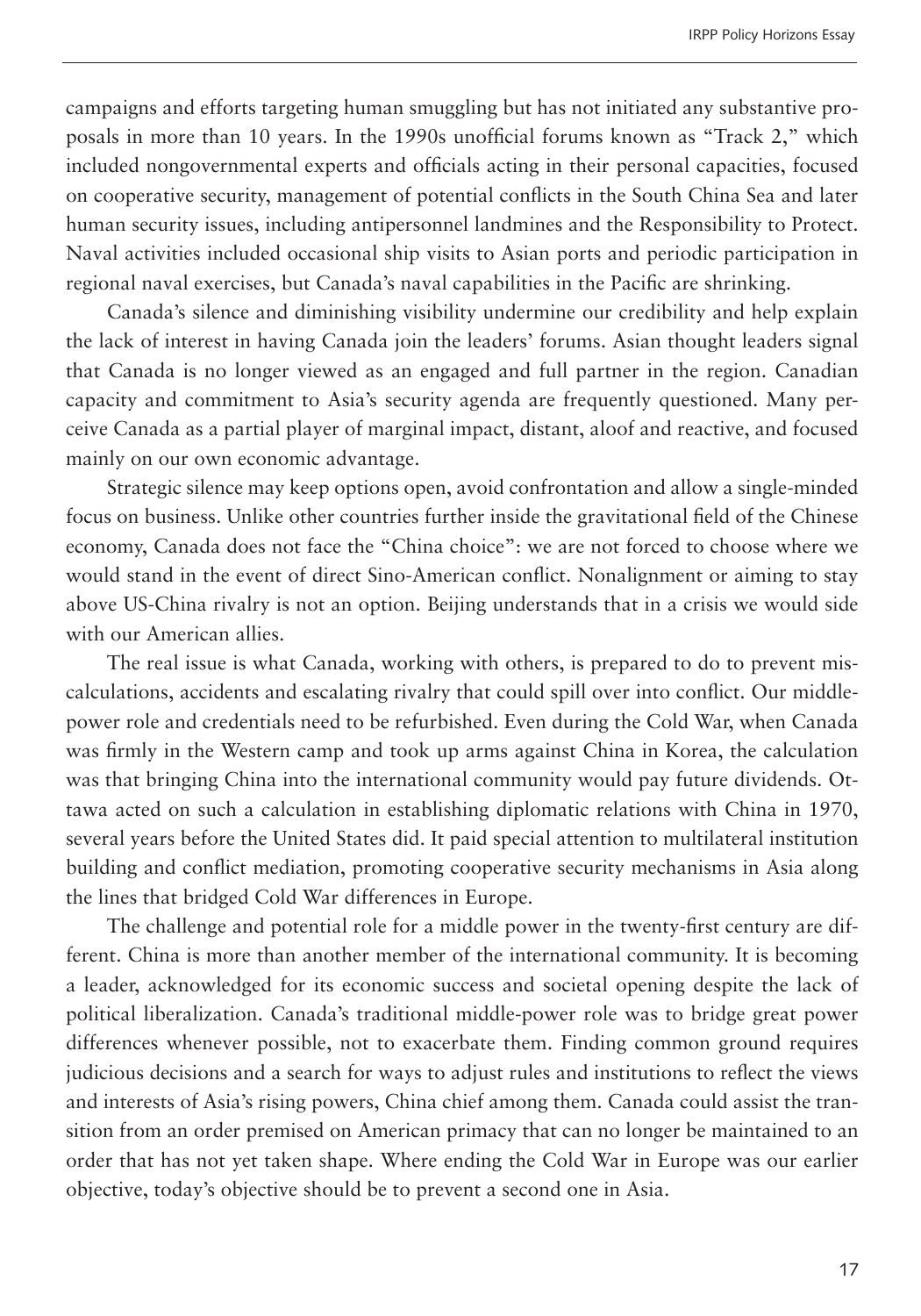A new group of middle powers in Asia, including traditional ones like Australia and New Zealand and new ones like South Korea, Indonesia and Malaysia, have roughly similar outlooks and interests. The regional conversation is shifting from the design of individual institutions to questions about the kinds of regional security order and leadership that are needed. What adjustments need to be made by great powers to maximize accommodation, show restraint and offer reassurance to others in the region? What are the right venues for working out the norms, rules and practices of a new security order?

There is an added dimension of nontraditional security as well. The regional agendas of multilateral institutions are expanding to include cooperation on humanitarian assistance, disaster relief, and search and rescue. Canadian civil society has the reputation, credibility and domestic resources to be a leader in working with China and other countries on such matters as water management, climate change adaptation and mitigation, infectious disease prevention and managing cross-border tensions, including in the Arctic.

Canada's continuing strategic silence and the appearance of being a spectator on the sidelines are liabilities to any long-term economic agenda. The consequences of a direct military clash involving the region's great powers or even a new cold war against China would be devastating for global supply chains and Canada's commercial interests. Unless we are a multidimensional player, Canada will not be accepted as a participant in regional initiatives to dampen geopolitical rivalry or to set the region's rules and framework. Even if we choose a reactive approach, it should be articulated so that partners know what to expect.

Extended engagement is the superior option. Canadian interests are best served by a rules-based order and open regional institutions rather than competing regional structures or values-based mechanisms like an alliance of democracies. Competing regionalisms could lead to exclusive blocs led by either the United States or China. This might make sense to those who still think in narrow terms of strategic rivalry and balance of power. But they miss the historic opportunity to generate collective benefits that are essential in strengthening a dynamic and deeply integrated regional economy.

As the Australian government has found, it is difficult to play a role between Beijing and Washington. This is even more the case when China is both bold and assertive in its new initiatives. The adage "When big countries think and act big, it is hard for smaller countries to get attention" rings true. But, together with others, we should seek such attention.

# **Recommendations for a Comprehensive Framework for Canada's Relationship with China**

Canada should raise its game in Asia and in engaging China. Recognizing the inseparability of economic and security policy, Canada needs a more comprehensive, bold and long-term frame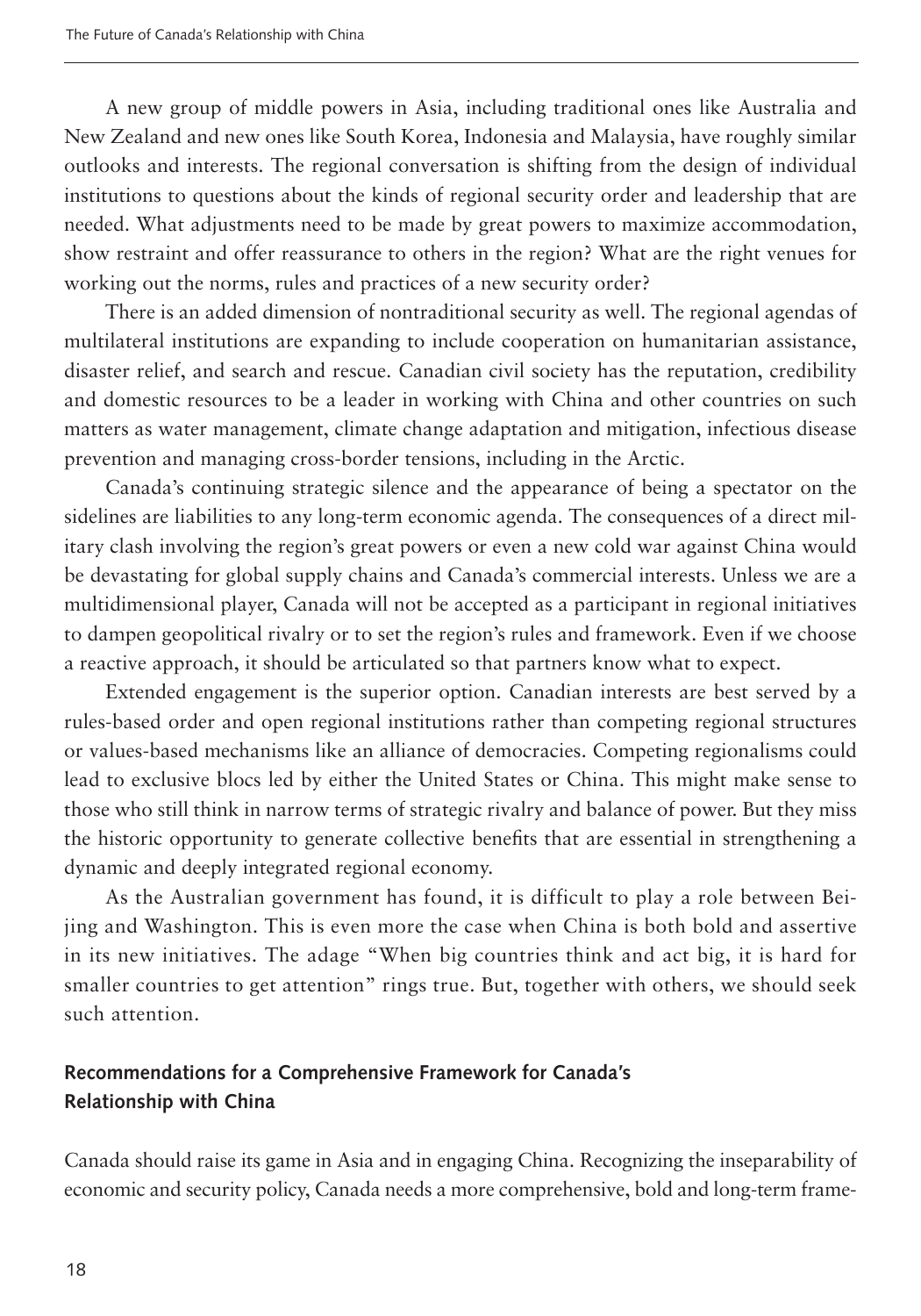work. It should be one that explains Canadian goals and augments the heavy economic focus with a commitment to participate in managing the new and evolving security situation in Asia.

The framework should be based on certain principles. It should be generational, in that it encourages successive governments, regardless of political stripe, to follow through with a whole-of-country approach. China should be the central focus. The approach should be based on our interests and an informed calculus of our long-term economic and security objectives. It should also be based on the recognition that we will deal with China not as we might wish it to be but as an evolving social, political and economic system with values and institutions different from our own.

The operating principle should be to find common ground and shared interests while addressing differences with mutual respect. Precisely because of the differences in history, values and institutions, relations with China require steady and imaginative leadership to deepen understanding and look creatively at possibilities for shared initiatives that will be consistent with Canadian interests.

#### **1. Lead from the very top in adopting a whole-of-country approach to economics,**

#### **security and public education**

Leadership at the highest official levels is essential to build long-term relationships with Chinese leaders and other governments in the region. In Asia, more so than in the West, key linkages among countries are built on foundations of state-to-state relationships maintained by prime ministers and presidents.

#### *Relating to China*

Canada was early to recognize China's Communist government in 1970. Canada and China signed a strategic partnership agreement in 2005. To facilitate transactions, official agreements exist in a number of areas like tourism, financial services, transportation, science and technology; a renminbi trading hub has been established, and memoranda of understanding have been signed on the environment and nuclear cooperation. Canada's Global Markets Action Plan, adopted in 2013, targets Asia-Pacific economies (DFATD 2013b); and a Foreign Investment Promotion and Protection Agreement with China was implemented in 2014. A steady stream of ministers and provincial premiers visit China each year.

Despite this history and these recent moves, Canada is not taken seriously for several reasons. Canada's focus is not strategic and is narrowly focused on commercial interests. Several of our Asian counterparts have indicated they expect Canada to engage on security issues as well. They recall Canada's history dating back to participation in the Korean War more than 60 years ago; Canada's assistance in laying foundations for the six-party talks on North Korea in the early 1990s; and its collaboration with Indonesia on regional discussions to manage potential conflicts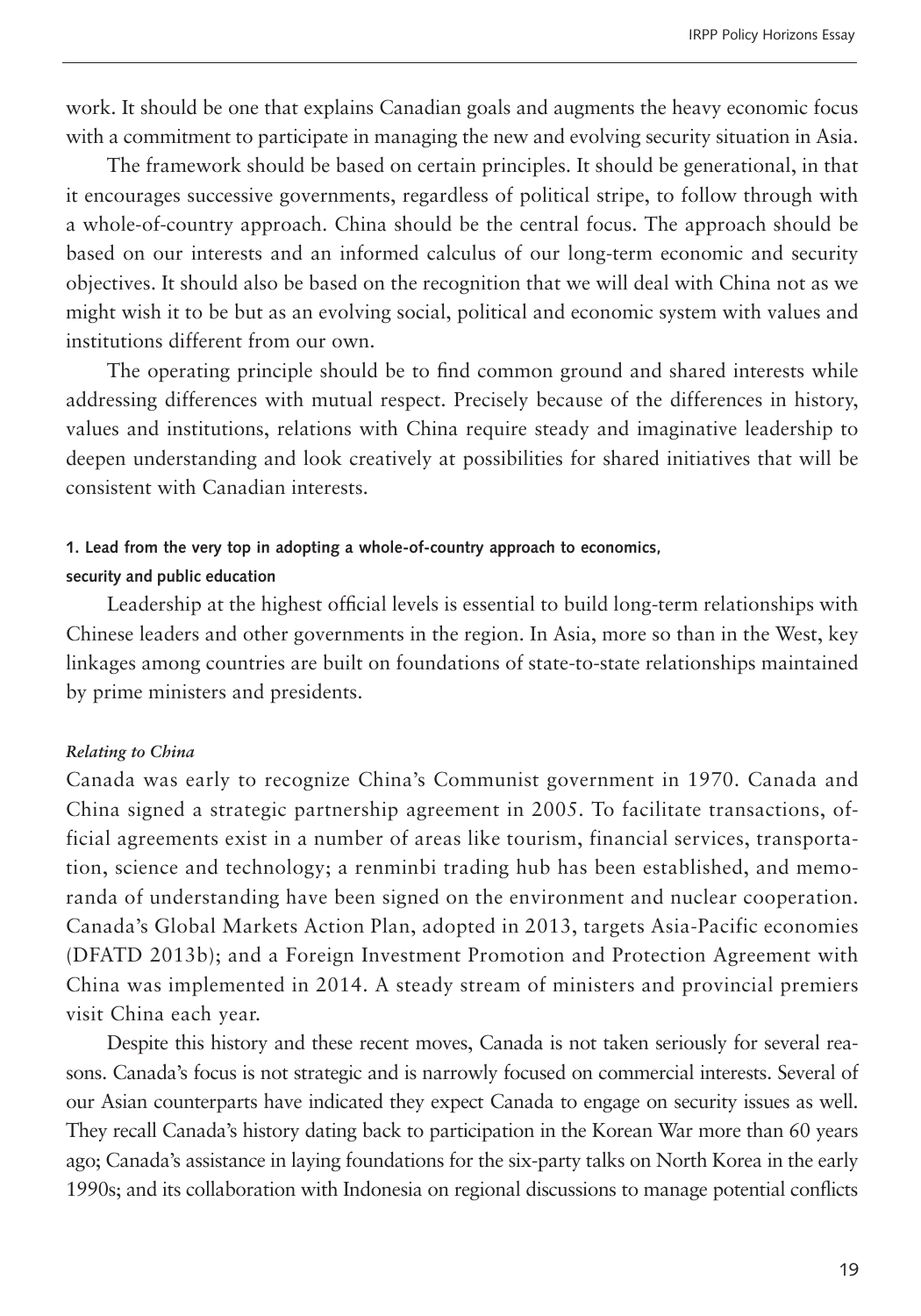in the South China Sea. Fiscal stringency in Canada in the late 1990s led to cutbacks and a narrower focus on areas of compelling national interest. As security issues enter a new phase in the region, there are pressures to reengage if Canada wishes to expand and deepen economic ties.

The bilateral relationship with China cannot be pursued effectively without high-level political engagement. In recognition of the different systems in the two countries, special political attention should be given to conducting regular high-level meetings, and to establishing and executing focused agendas to promote understanding and exchange. Examples of such bilateral mechanisms used by other countries include the US-China Strategic and Economic Dialogue and the Singapore-China management committee that is headed on China's side by one of the seven members of the Politburo Standing Committee, China's top political decision-making body. Further, leaders from Australia, Germany and the United Kingdom not only accompany missions to promote trade, resulting in landmark commercial deals; they directly encourage building trust and understanding through deepening ties among cities, citizens and businesses. They engage with China on broader global and geopolitical issues.

To see what a deeper approach might look like, we need look no further than Australia, which has developed an influential role in the region far out of proportion to its economic size (its economy is one-third smaller than Canada's). Almost 30 years ago, the Australian government initiated a major economic and political study of northeast Asia's prospects; the resulting report to the prime minister in 1989 painted a clear picture of the region's potential and recommended farreaching policy changes that were followed through at the highest political levels and by successive governments regardless of party (Garnaut 1989). An explicit assumption in Australia is that its relationships with the United States (with which it has a military alliance) and with the Asian economies are complementary. Australian governments have invested heavily in maintaining personal relationships with Asian leaders. They have invested in improving diplomatic, educational and research capabilities with respect to the major Asian economies. Australians have been active in introducing new ideas for regional institutions, beginning with APEC in the late 1980s. In 2010 the Australian government created the Australian Centre on China in the World. In 2012 Prime Minister Julia Gillard issued the White Paper *Australia in the Asian Century*, which stressed a whole-of-country approach (Australia 2012). By June 2015 Australia had implemented FTAs with China, Japan and South Korea, its three largest trading partners.

There is of course a marked difference between Australia and Canada with respect to proximity to large markets. Next door to Canada sits the world's largest and wealthiest market, with similar values and institutions and people speaking a common language. Australia's nearest large markets are China and India. Just as Canadians know they must ensure the US relationship "works," so does Australia regard China and, more recently, India. Australians have learned about China as an existential obligation. That Canadians have seen no such priority puts them at a distinct disadvantage as the centre of global economic gravity shifts to Asia.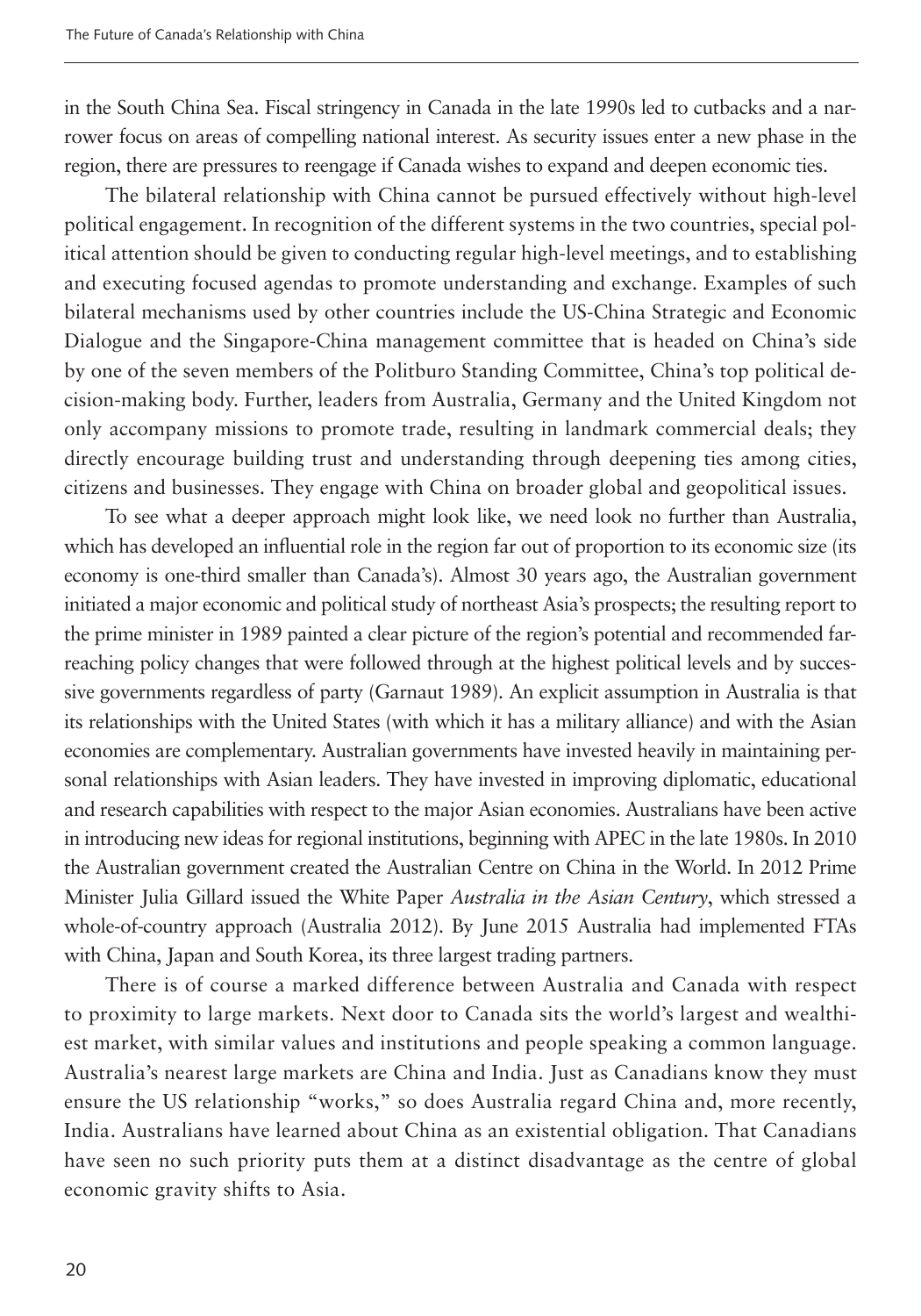A useful step was taken during Prime Minister Stephen Harper's November 2014 visit to China, at which the Foreign Affairs Ministers Dialogue was agreed. The Economic and Financial Strategic Dialogue announced at the same time will also examine options for deeper cooperation. Chinese and Canadian participants will meet once in each country and issue a report. This is valuable but not yet at the same level as the efforts of some other Western countries, which have established annual meetings of heads of government.

#### *Increasing our participation in the Asian region*

Canada's framework for our relationship with China should include a new commitment to help build the regional institutions that will serve the interests of Asian governments in maintaining their security links with Americans while accommodating China's growing interests in its security relations with its neighbours. Even though Canada's proximity to the United States heavily influences our interests, rising security tensions in Asia serve no one's longterm interests. A reenergized cooperative security agenda with a major focus on building regional institutions is the best alternative. Canada can influence the content of such rules only if it is an active participant.

#### *Convening and coordinating within Canada*

More active involvement in such intergovernmental initiatives depends in part on changing the narrative in Canada and putting more effort into internal coordination of the activities of various levels of government, including municipalities, and of other stakeholders such as educators, civil society and business. Even so, the national interest will be served by a multitrack approach. Instead of waiting for governments, Canadians should inform themselves of opportunities and grasp them, regardless of what governments do. Governments should encourage such behaviour, and indeed, provincial premiers are, in their own ways, doing just that.

At the same time, more focus on China is desirable at the national level, where thoughtful and experienced individuals and groups have called for a cabinet committee to direct, coordinate and evaluate bureaucratic priorities so that actions across departments within the federal government aim for the same outcomes (Mulroney 2015; McKinsey & Company 2014). We agree.

The federal government will need to design and convene a mechanism that brings together all major stakeholders. Canadians must come to terms with the fact that Canada is an Asia-Pacific nation but does not yet think or act like one. Regular, perhaps annual discussions could help coordinate around long-term goals the actions of the many players who present themselves separately in Asian capitals. Premiers of three western provinces have commissioned expert advisory reports to shape their goals and strategies. Pulling these recommendations together to guide a common strategy would be a constructive step forward.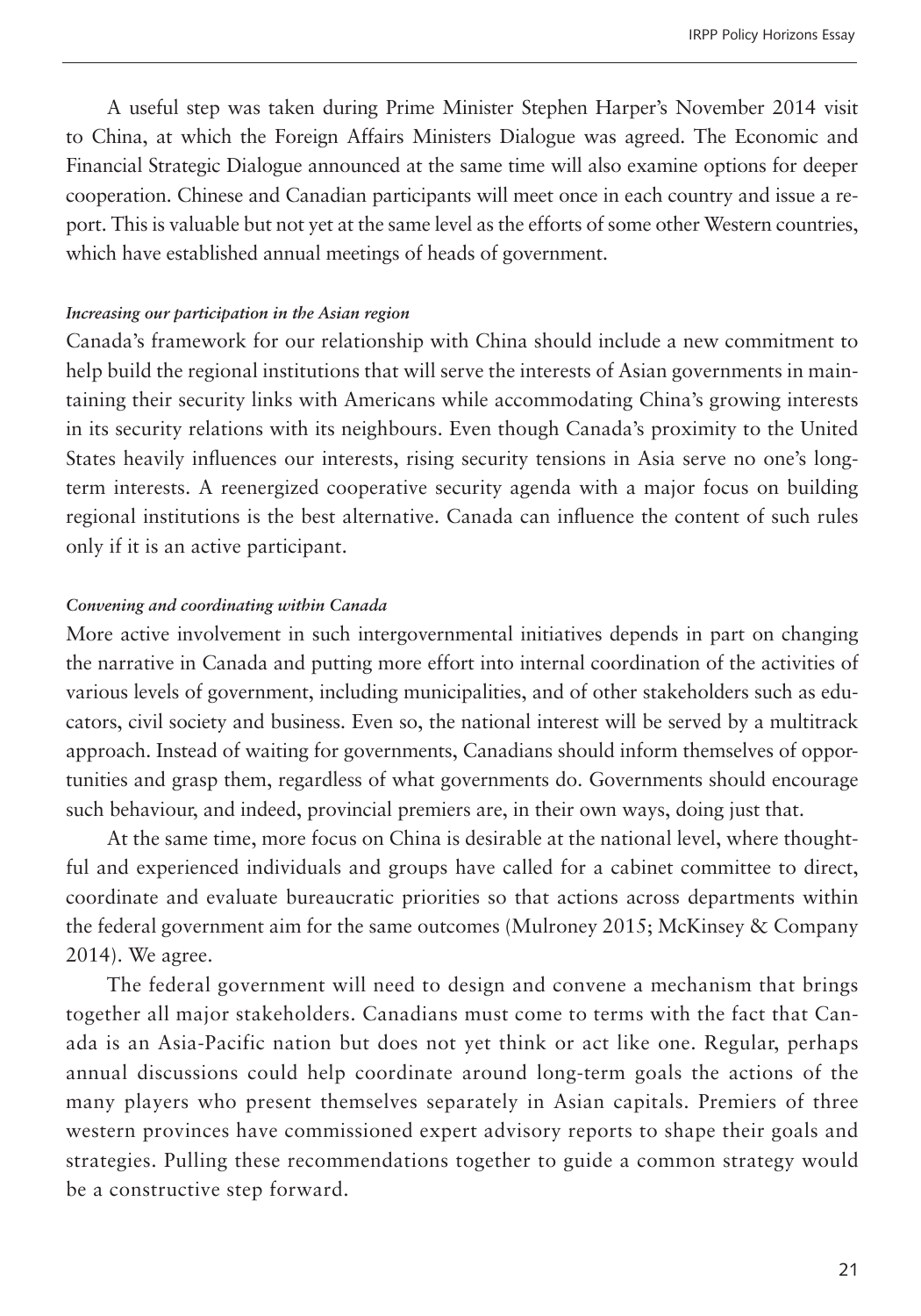#### **2. Build on the strong economic complementarities between Canada and China**

The picture of economic collaboration is one of unfilled potential. China's recent FTAs with our competitors add to the urgency of more proactive engagement. Collaboration can take many forms. One possibility is equity investments by Canada's large pension funds in Canadian and Chinese agricultural firms aiming to expand food production and promote innovation; another is to organize mechanisms in Canada to enter into long-term supply contracts of food and energy as part of the traditional cross-border trade in goods and services.

Collaboration on energy security depends in large part on Canada addressing transportation bottlenecks. The APFC Canada-Asia Energy Futures Task Force (2012) recommended a public energy transportation corridor, one that would be created by governments, regulated like a public utility and operated by the private sector. The proposal is an innovative way to recognize and mediate among the multiple interests concerned with new pipelines in British Columbia. The benefits of collective action in the national interest outweigh individual interests; the proposed collective action framework can be constructed in ways that minimize risks, maximize public gains and fairly share the benefits. This is not to diminish the political difficulties of managing land use issues and rights of First Nations. But failing to try means denying all parties the benefits of a major collaborative opportunity.

Another potential signature bilateral project could respond to China's interest in clean energy. Innovations to improve management of energy and the environment are beginning to come out of western Canada. New technology that meets the COSIA target of cutting water use in oil sands developments by half would be a prime example of a project that China, with its large water-scarce regions, might collaborate on.

In infrastructure and transportation, Canadian firms have competitive advantages to be tapped in the surge of infrastructure and connectivity projects planned for OBOR projects announced in late 2014 and early 2015. These initiatives could offer new areas of fruitful long-term collaborations, including links with our own investments such as the Asia-Pacific Gateway and Corridor Initiative (begun in 2007 to improve logistics and transportation infrastructure) — but only if we turn up and participate. Canadian firms should also organize to participate in Asian and Chinese value chains for these projects.

Other supply chains should also be tapped to meet China's growing middle-class demand for sophisticated services, where Canadian suppliers are successful. More than a million Canadian suppliers are small and medium-sized enterprises, many in service industries. Yet only 41,000 in this group actually export, and mostly to the United States (DFATD 2013a [2014]). The ambitious new export development priority identified in Canada's Global Markets Action Plan is a step in the right direction, with a target of assisting up to a thousand new exporters annually (DFATD 2013b). Canada's participation in the 12-country TPP negotiations is another significant step; the aim is not only to penetrate Asian value chains but to safeguard Canada's access to the huge Japanese market.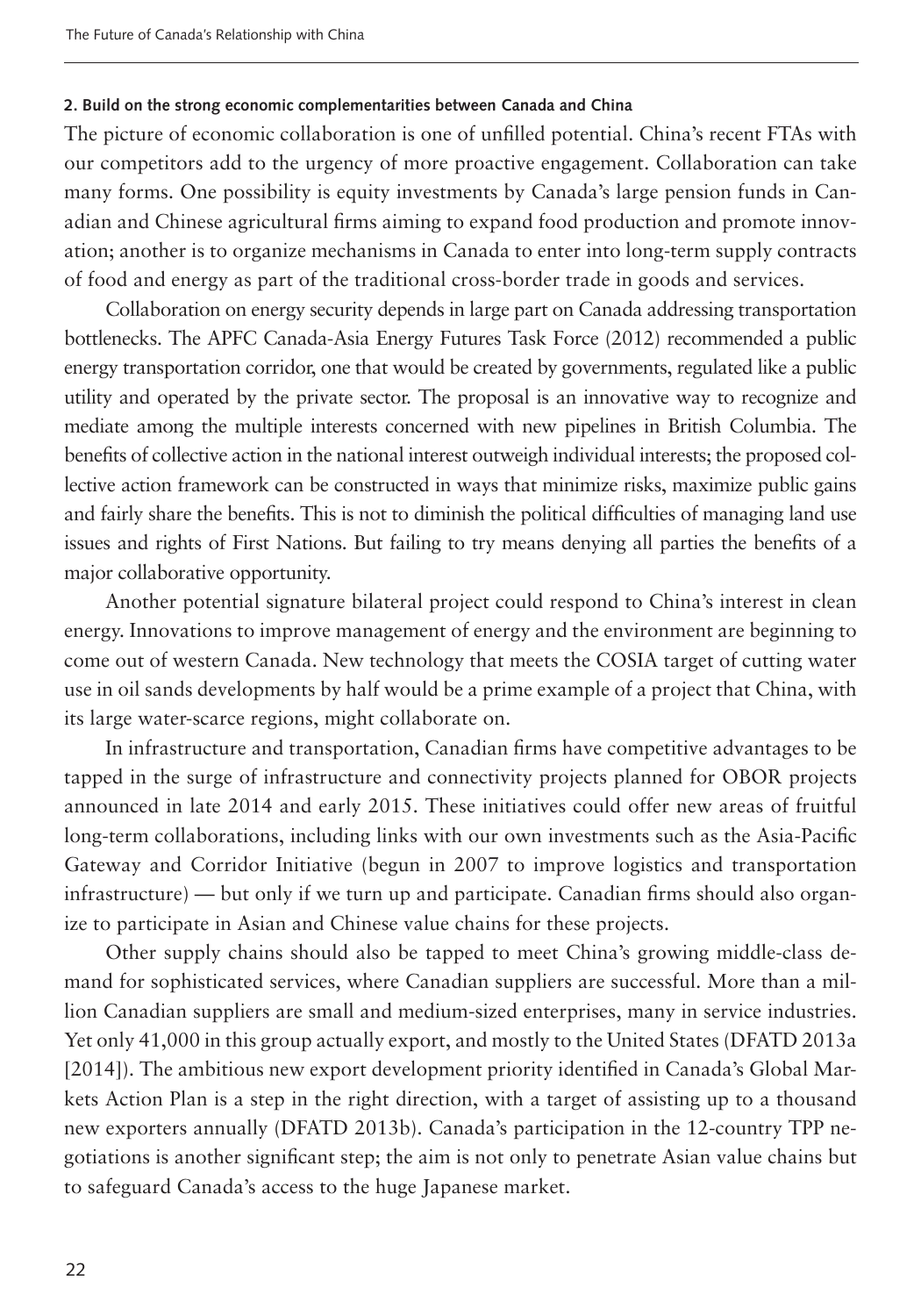Furthermore, goals should be set for 5- and 10-year two-way flows of trade and investment. In trade, the target should be to double the value of exports to China by 2020, to \$40 or \$50 billion from \$21 billion in 2013. The additional exports could create more than 2 million new jobs. Setting a similar target for Canada's outward FDI is more problematic because it would depend on company strategies. To the extent that inward FDI is determined by Canada's regulatory regime, a transparent review process based on best practices would have to be introduced before any goal could be determined.

Canada's opaque and restrictive FDI screening system is a major issue. The December 2012 decision restricts SOEs from owning controlling stakes in Canadian oil sands companies "only in exceptional circumstances." Added to the already opaque net benefits test and national security screening, these have had the chilling effect noted earlier that has disadvantaged the energy industry at a time when it is also facing a dramatic plunge in oil prices. Canada's investment regime is ranked by the OECD as one of the most restrictive (OECD, n.d.). The system is counterproductive: although it aims to limit investment only by SOEs, it risks sending the message to China's increasing number of *private* enterprise investors that Canada is not a place they need to be.

Canada's restrictions on inward FDI have harmful long-term consequences: weakened competitive pressures on Canadian firms, increased cost of capital, discouragement of investors by increasing the uncertainties of the approval process, and higher transaction costs in Canada relative to those in countries with more transparent and predictable review regimes. Most important, the restrictions discourage private equity players who look to large companies for exit strategies from risky — and often innovative — investments in small companies, and they reduce access for smaller Canadian players to the global supply chains of large players. Yet big business is silent, with large players apparently content with their protected positions.

Canada's investment screening process should be rationalized into a single system under the jurisdiction of Industry Canada. The policy concern about control of Canada's natural resources is largely addressed by provincial ownership and National Energy Board rules on exports. The added focus on ownership is ill-advised. Not only does it tell the world's largest pool of capital that it is not welcome in Canada, but the focus on SOEs reflects outdated thinking about China. Instead the focus should be on firm behaviour. Canada has well-established regulatory regimes that should be used to monitor and influence firm behaviour with respect to fair competition, financial soundness and compliance with laws and regulations on the treatment of workers and environmental protection.

Finally, targets should be considered for two-way people-to-people engagements, such as friendship societies and urban twinning arrangements. Canadian students should be encouraged to learn an Asian language, as Australian students do.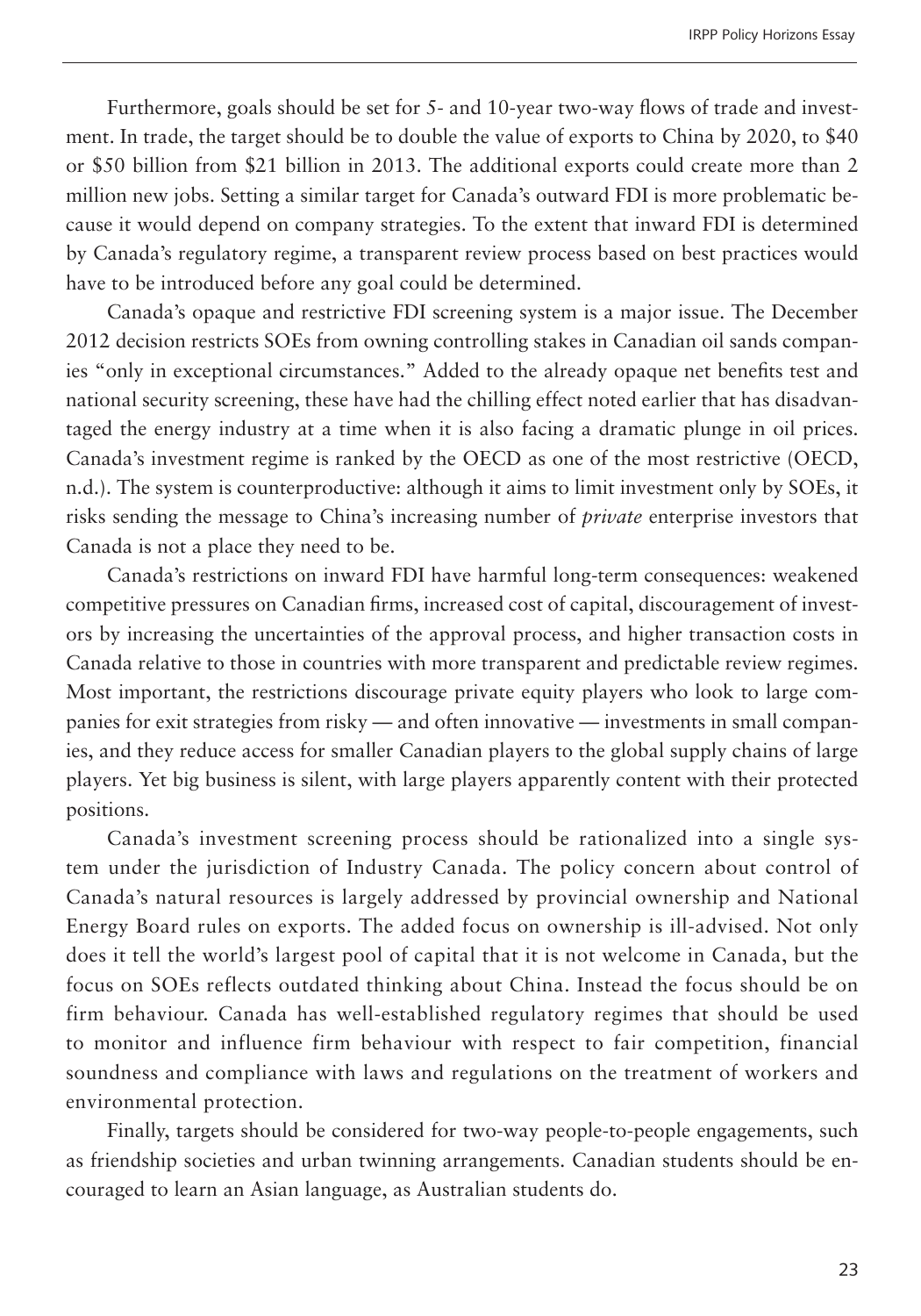#### **3. Modernize our economic ties**

China's recently concluded FTAs with Australia and South Korea are wake-up calls, telling us that China is willing to liberalize its bilateral trading regime.11 As a relative latecomer to such trade liberalization in the region, Canada faces two options. One is to support and encourage China's inclusion in the next round of TPP talks, expected once the current 12-country agreement is ratified by national governments and legislatures. Chinese officials have been studying the TPP, and some see it as a way to push through difficult reforms, such as changes to SOEs, by blaming foreign pressures from such negotiations.

A second round of TPP negotiations, in which China, South Korea and Thailand (and possibly Indonesia) might participate, is likely to take some time to launch. In the meantime, Canada should launch a bilateral trade negotiation with China. The FTAs with Australia and South Korea indicate that China has moved beyond simple tariff reductions on goods to include a range of services and investments. Each agreement is of interest to Canada, but as noted earlier, the Australian agreement has particular potential for diverting trade away from Canada, because of bilateral concessions. It is also worth noting that Australia, which restricts SOE activities, made no concessions on this point — and must pay for its refusal in more limited access in some other key areas (Australia 2015).

Canada should also work collaboratively on APEC's Free Trade Area of the Asia-Pacific, an idea championed by Canada in APEC more than a decade ago. And Canada should serve its long-term economic interests by participating in the major infrastructure projects expected in the OBOR initiatives.

Canada refused to join the AIIB as a founding member, but it should join now. Canada can be a constructive participant supporting state-of-the-art governance and standards, a position that fits with our wider strategic interest in encouraging Chinese multilateralism. The main impact of Canada's initial reluctance is likely to be economic, hampering access by Canadian businesses to potentially significant long-term infrastructure opportunities.

#### **4. Strengthen and shape the relationship at multiple levels**

There are several dimensions to shaping the relationship, beginning with the actions of top leaders. The chill in public attitudes could be reduced by speaking to the main public worries and fears about China's growing international weight, its opposition to certain policies and institutions, and its expanding presence in Canada. Each can be addressed by betterinformed public discussion of the opportunities in Asia and China along with the risks and problems.

A national dialogue should be considered, kicked off by senior leaders from the public, private and educational sectors. The goal should be simply to talk about China: to examine differences over contentious issues such as the role of Confucius Institutes, rules on foreign

<sup>&</sup>lt;sup>11</sup> China and New Zealand implemented their bilateral FTA in 2008.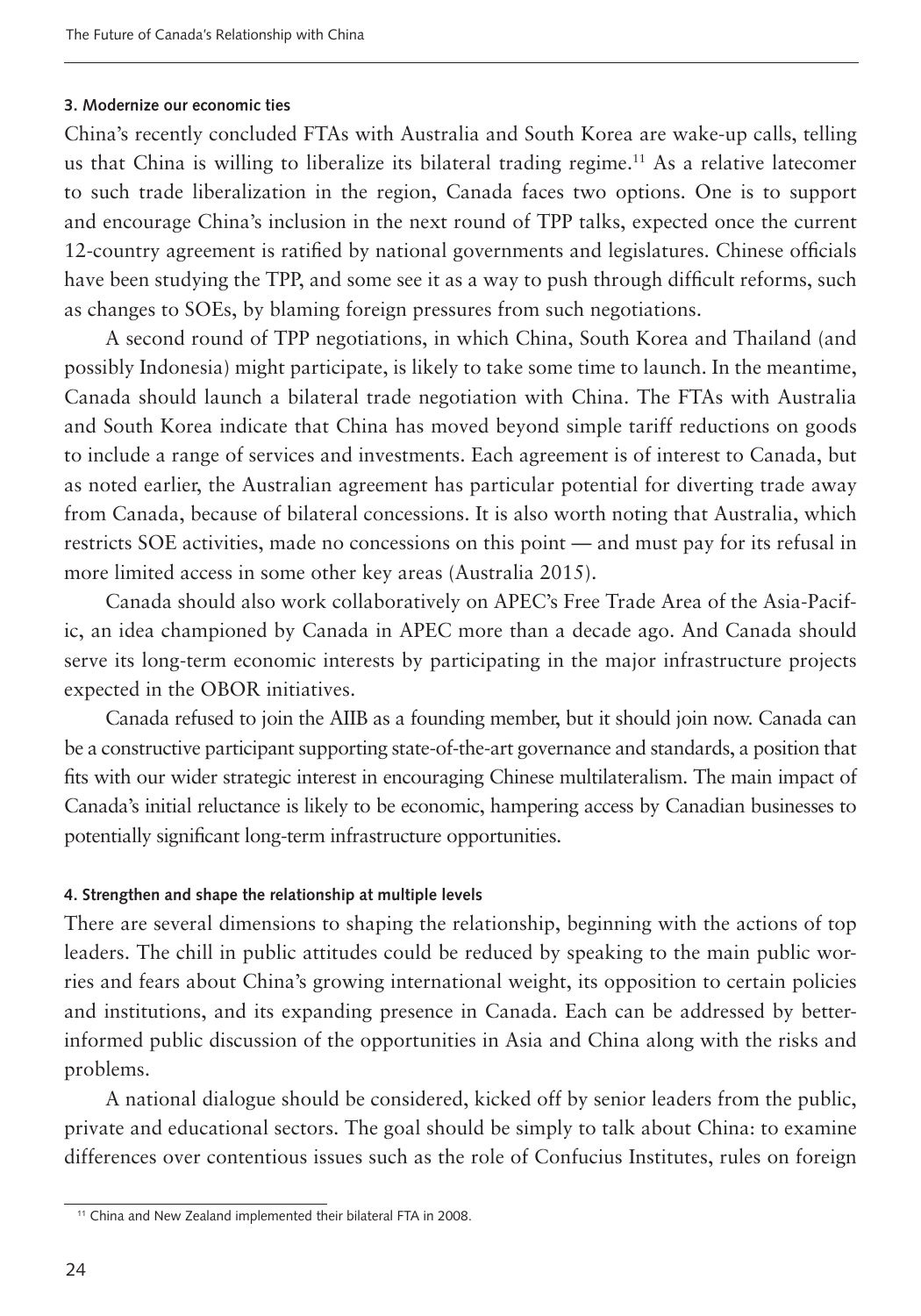investment and concerns about Chinese homebuyers supposedly driving up prices. More accurate definition of the problems (for example, the impacts of market forces and land use and other policies as causes of high house prices) and fostering debate about ways to alleviate the pressures on house prices would help address the backlash.

Local-level actions also can inform Canadian public opinion. Lessons can be drawn from the APFC's National Conversation on Asia, which succeeded in introducing a number of new and younger participants. The next step is to consider policy options and recommendations through a series of moderated forums, for example; here individual citizens could interact with experts who would explain what is at stake, how to manage irritants and risks, and which solutions can be effective considering the trade-offs involved.

Differences in values, institutions and practices do not need to be hidden. Some Canadians argue for working directly with Chinese civil society and other agents of change in China that reflect aspirations of the Chinese people, but recent Chinese legislation and directives aim to restrict foreign influence and limit unsupervised activities of nongovernmental organizations. With imagination, ways can still be found to help build Chinese capabilities that are consistent with, for example, the very real changes under way in the legal system to increase judicial independence. Canadian educational and expert institutions can be organized to build on valued contributions Canada has made in the past, such as training of Chinese judges. Other possibilities might include introducing governance innovations and offering ways to resolve environmental issues.

The APFC's initiative to encourage more young Canadians to develop "Asia competence" is a foundation on which to build. Universities and colleges should aim to ramp up research and two-way flows of students through, for example, co-op placements and teaching programs in China. The public and private sectors should work together to expand the quality and reach of academic research and teaching to increase public knowledge and understanding.

Educational responses that recognize the differences in business environments in China and Canada are also desirable. Business and technical schools should offer courses to Chinese managers on Canadian regulations and the Canadian regulatory environment. Courses might also be offered to Canadian regulators on the main differences in the two regulatory environments. In addition, Canadian companies should invest in deepening their knowledge of Chinese business in international markets as well as opportunities in China by recruiting directors with relevant experience, skills and expertise.

#### **5. Establish a credible middle-power engagement in Asia**

The rising threats to political stability in the Asian region argue for investments by all major Asia-Pacific nations in the region's cooperative security institutions. As important as alliances and unilateral preparations are to maintaining regional stability, strong multilateral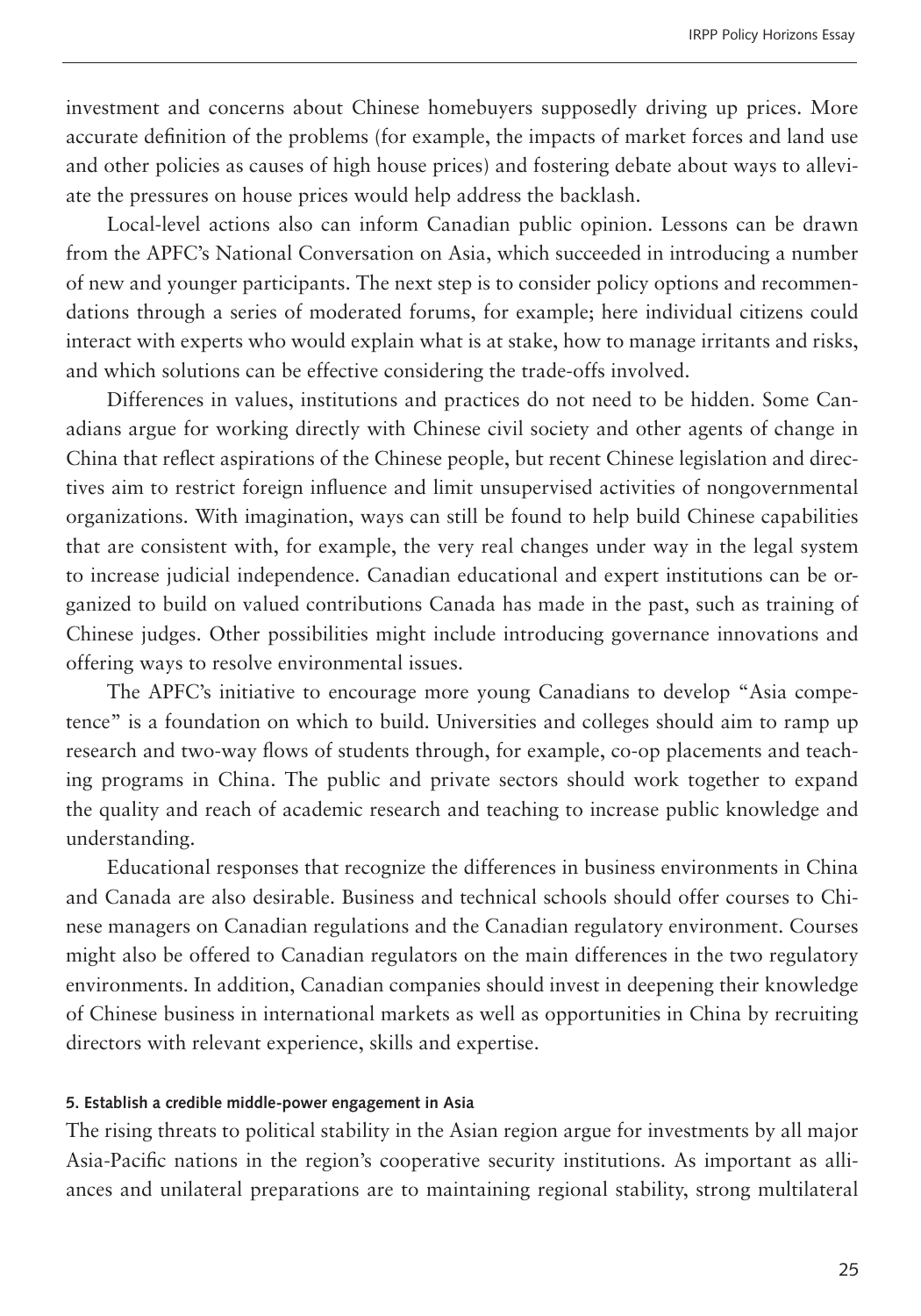institutions are the best option to maximize economic benefits and preserve a durable peace in a context of remarkable diversity. To play a role in the creation of that institutional architecture and order, Canada should have a well-articulated security policy.

Its elements should include the following:

- Preparation of an Asia-Pacific security and defence White Paper. It should address Canadian concerns about the changing regional security environment and conflict management and provide estimates of the diplomatic and military assets required to play a distinctive role in the region. With respect to military assets, procurement decisions are needed that determine whether Canada should have a more robust naval capability for operations across the Pacific or whether Canada should invest in other capabilities such as airlift and humanitarian response assets for use in regional contingencies. The White Paper should outline the most important nontraditional security issues where Canadian capabilities match regional needs. It should also cover specific arms control and disarmament issues relevant to China, including missile defence and the weaponization of space.
- Strengthening the Canadian commitment to existing regional institutions that are inclusive in nature and that can amplify the impact of our role in advancing a rules-based system. Formal governmental processes are required as well as more creative use of the Track 2 and nongovernmental channels that are integral parts of regional governance and community building. Membership in the East Asia Summit can be achieved only with Canada's enhanced engagement on multiple fronts and recognition by other parties of Canada as a reliable regional partner.
- Deepening bilateral relations with Chinese officials and research institutes on a wide range of security-related issues, both global and regional, as part of a comprehensive Canadian institutional presence in regional forums, including those led by ASEAN.
- Linking Canadian trade and security policies to emphasize the importance of inclusive regional processes and to avoid the risks of dividing the Asia-Pacific region on ideological lines or into competing blocs or spheres of influence. It is still possible to shape Chinese thinking on the direction and viability of a cooperative, rather than go-it-alone, approach.
- Collaborating more closely with other middle powers in the region on initiatives to resolve specific conflicts and construct stronger multilateral processes to build confidence and trust and promote preventive diplomacy. Government support is required to define agendas and identify regional public goods that present feasible solutions.

# **Conclusion**

Canada should up its game in Asia, beginning with China. A comprehensive long-term framework for the bilateral relationship with China is required. The election of a new national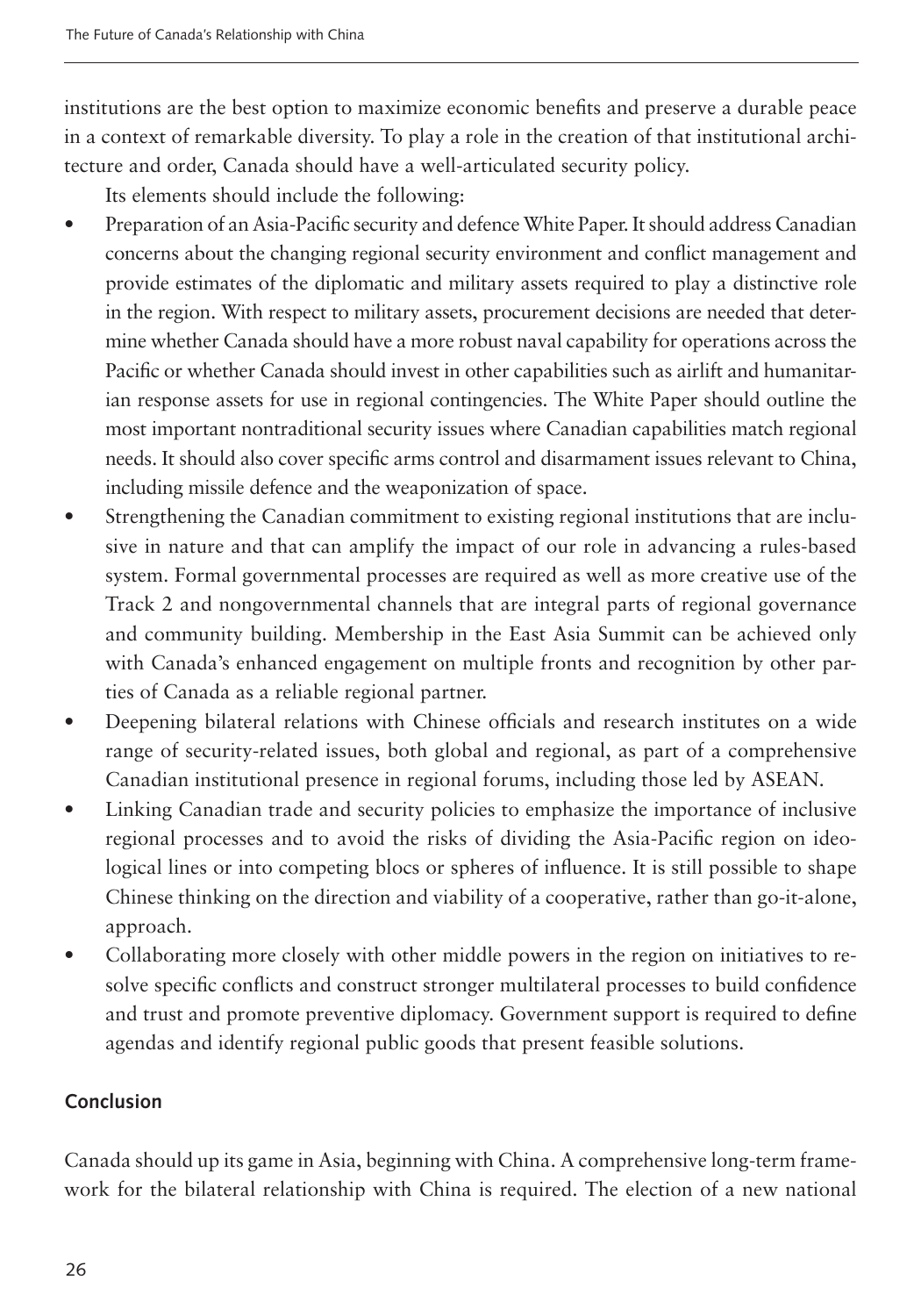government in Canada provides a golden opportunity for a fresh start with high-level leadership of the whole-of-country approach recommended here.

The current approach lacks such leadership; it lacks a long-term framework; it focuses narrowly on our economic interests in a complex and multidimensional Asian region in which growing strategic rivalry between the United States and China is shaping the future. In light of this geostrategic shift, traditional Canadian assumptions that our location and wealth of natural resources will keep us comfortable need to be updated.

Windows of opportunity are open to deepen our interaction with China. One window is created by Chinese demand for security of supply of food, natural resources and energy sources; by rising middle-class demand throughout China and its Asian neighbours for better services, including tourism, health care, education, and financial and environmental services; and by China's major infrastructure plan for the One Belt, One Road initiatives in central Asia, which could open significant new business opportunities.

The other open window is in the broader Asian region, where Canada should also up its game. In the past Canada was early to recognize China's Communist regime in 1970 and engaged actively in regional initiatives. Today Canada is invisible, standing on the sidelines. Growing strategic rivalry is making Asia's middle powers increasingly concerned that they will have to pick sides between the two global powers. They are moving to strengthen regional economic and security institutions to encourage cooperation even as the two giants compete. Canada's long-term interests will be best served by making distinctive contributions to help maintain stability and by partnering with others to prevent inadvertent conflicts that would undermine our economic interests.

This call to action is urgent. The windows of economic opportunity could close — as aggressive competitors move to meet food and energy demands, as China's growth slows further and as concerns about climate change accelerate the shift away from the conventional energy sources we supply. The window of opportunity to restore a credible Canadian presence in the Asian region could also close unless we become more actively involved in helping to create a future regional order that includes both China and the United States.

We can no longer be complacent about our future prosperity or assume that Asia's comparative peace and stability will continue. As a matter of necessity and opportunity, expanding relations with China should be the centrepiece of a broader and deeper embrace of the Asian century. With verve, imagination and an effective policy framework, we can help make it an Asia-Pacific century.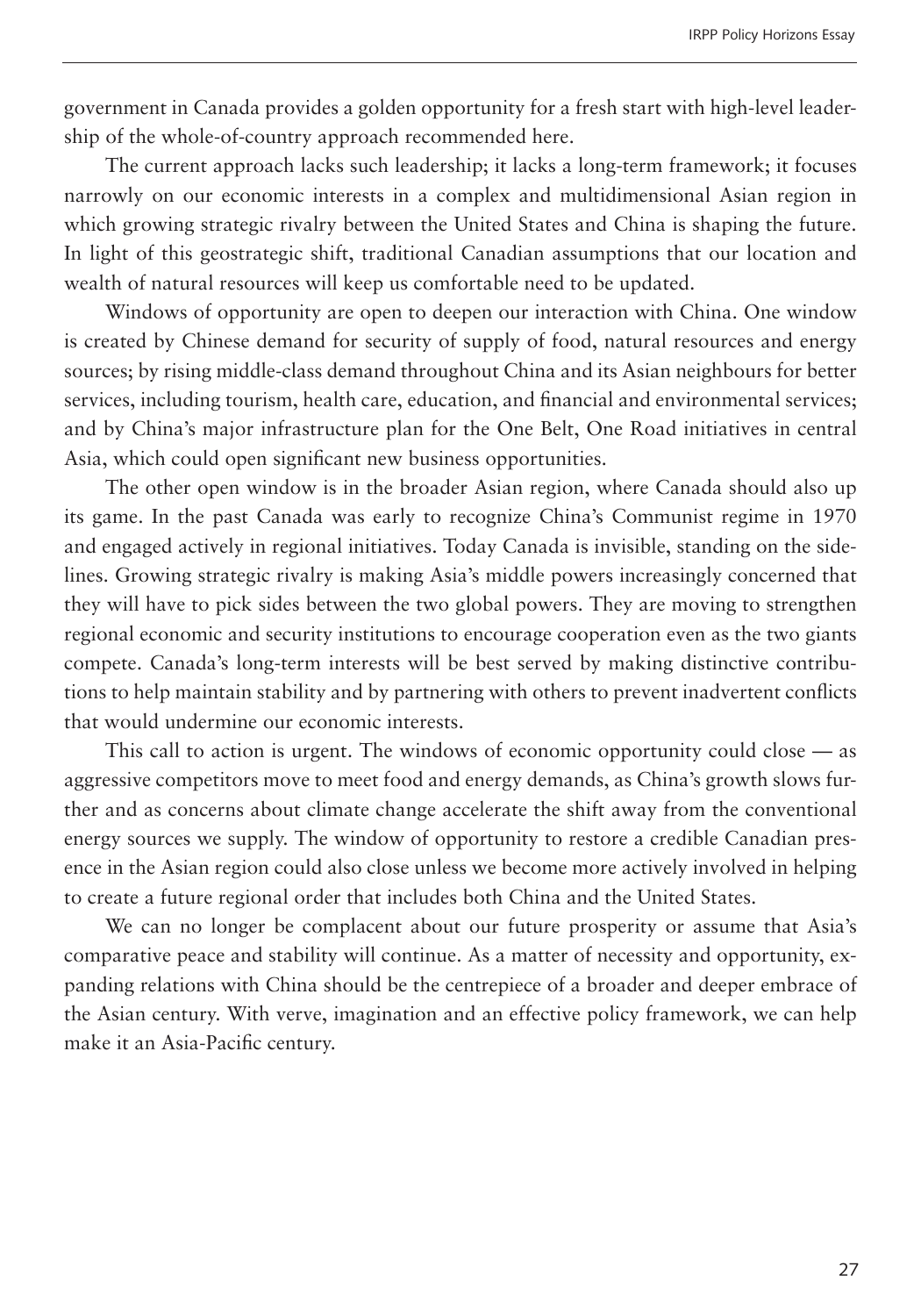# **Glossary**

| <b>AIIB</b>  | Asian Infrastructure Investment Bank                   |
|--------------|--------------------------------------------------------|
| <b>ASEAN</b> | Association of Southeast Asian Nations                 |
| <b>APEC</b>  | Asia-Pacific Economic Cooperation                      |
| <b>APFC</b>  | Asia Pacific Foundation of Canada                      |
| <b>FDI</b>   | foreign direct investment                              |
| <b>FTA</b>   | free trade agreement                                   |
| <b>OBOR</b>  | One Belt, One Road                                     |
| <b>OECD</b>  | Organisation for Economic Co-operation and Development |
| <b>SOE</b>   | state-owned enterprise                                 |
| <b>TPP</b>   | Trans-Pacific Partnership                              |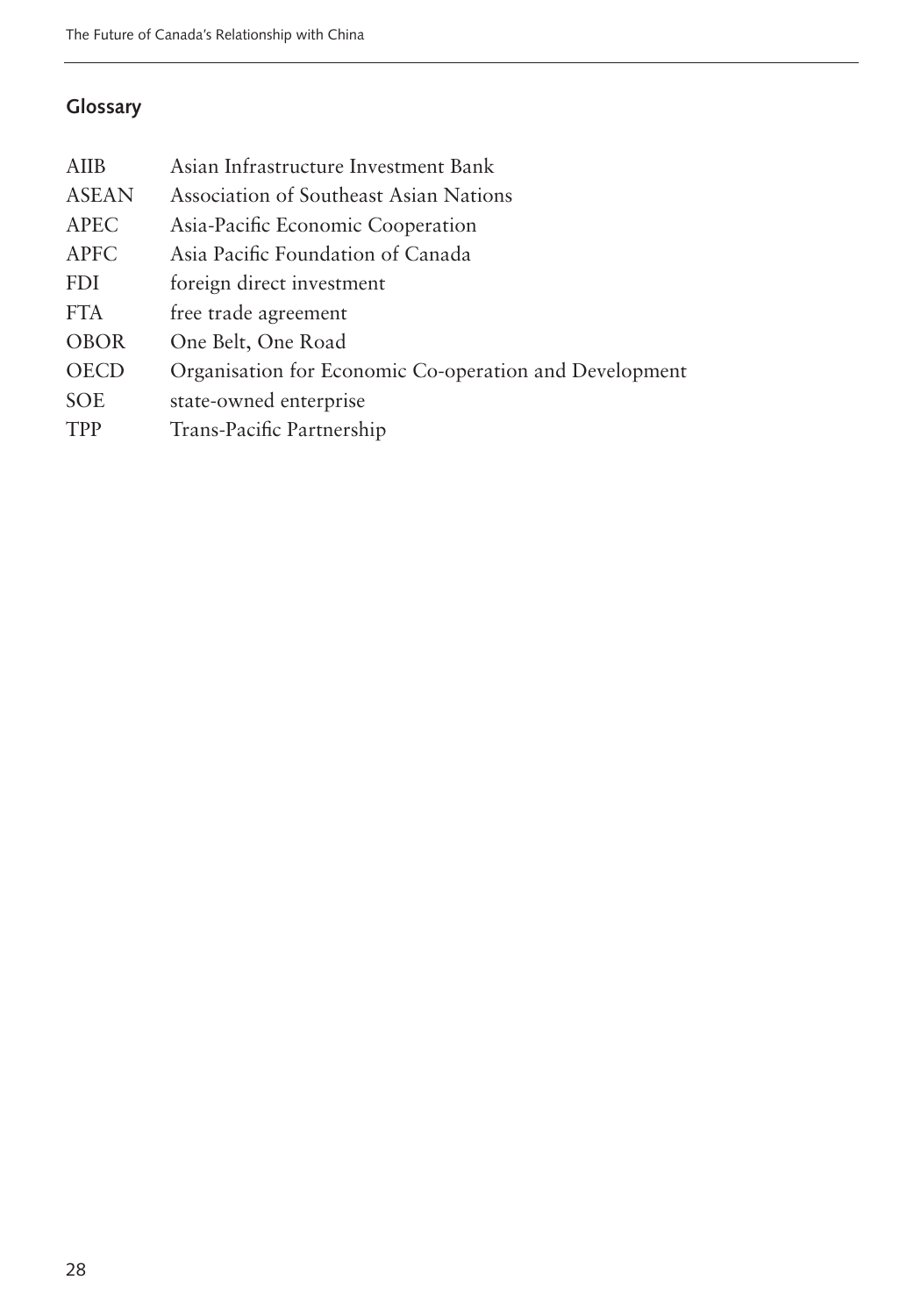#### **References**

- Agriculture and Agri-Food Canada. 2015. *China At a Glance.* Accessed October 9, 2015. http://www5.agr. gc.ca/resources/prod/Internet-Internet/MISB-DGSIM/ ATS-SEA/PDF/5162.pdf
- Allen, N.W. 2015. "Keeping Rising Asia at a Distance: Canadian Attitudes toward Trade Agreements with Asian Countries." *International Journal* 70 (2): 286-308.
- Asian Development Bank. 2011. *Asia 2050: Realizing the Asian Century*. Manila: Asian Development Bank.
- Asia Pacific Foundation of Canada. 2014. "Meeting Asia's Needs: What Energy Does Canada Export to Asia?" Blog post, September 5. Accessed October 27, 2015. http:// www.asiapacific.ca/blog/meeting-asias-needswhat-energy-does-canada-export-asia
- Australia. 2012. *Australia in the Asian Century*. White Paper. Canberra: Commonwealth of Australia. Accessed September 21, 2015. http://www.murdoch.edu. au/ALTC-Fellowship/\_document/Resources/australiain-the-asian-century-white-paper.pdf
- ———. 2015. Department of Foreign Affairs and Trade. "China-Australia FTA: Overview." Accessed September 21, 2015. https://www.austrade.gov.au/Export/ Free-Trade-Agreements/chafta
- Blackwill, R.D., and A.J. Tellis. 2015. *Revising U.S. Grand Strategy Toward China*. Council Special Report 72. New York: Council on Foreign Relations. Accessed October 1, 2015. http://www.cfr.org/china/revising-usgrant-strategy-toward-china/p36371
- Bloomberg Business. 2014. "Coming to a Boston Subway Near You: Made-in-China Trains." October 23. Accessed March 15, 2015. http://www.bloomberg.com
- Canada-Asia Energy Futures Task Force. 2012. *Securing Canada's Energy Future*. Vancouver: Asia Pacific Foundation of Canada.
- Cattaneo, C. 2015. "Game Changers: Energy Industry Builds Bridge between Fuelling the Economy and Environmental Concerns." *Financial Post Magazine*, February.
- DFATD (see Foreign Affairs, Trade and Development Canada).
- Dobson, W. 2011. *Canada, China and Rising Asia: A Strategic Proposal*. Toronto and Ottawa: Canada China Business Council and Canadian Council of Chief Executives.
	- ———. 2014. *China's State-Owned Enterprises and Canada's FDI Policy*. School of Public Policy Research Papers 7 (10). Calgary: University of Calgary.
- Economist Intelligence Unit. 2015. *Prospects and Challenges on China's 'One Belt, One Road': A Risk Assessment Report*. London: Economist Group. Accessed October 1, 2015. http://static1. squarespace.com/static/529fcf02e4b0aa09f5b7ff67/t/ 554c49cee4b06fc215162cb4/1431062990726/ One+Belt%2C+One+Road.pdf
- Evans, P., D. Campbell, and P. Lortie. 2012. *Securing Canada's Place in Asia: Means, Institutions and Mechanisms*. Vancouver: Asia Pacific Foundation of Canada.
- Foreign Affairs, Trade and Development Canada. 2013a [2014]. *Foreign Direct Investment Statistics*. Accessed July 10, 2015. http://www.international.gc.ca/economist-economiste/statistics-statistiques/investmentsinvestissements.aspx?lang=eng
- ———. 2013b. *Global Markets Action Plan*. Ottawa: Government of Canada. Accessed July 10, 2015. http:// www.international.gc.ca/global-markets-marchesmondiaux/index.aspx?lang=eng
- ———. 2014. *Canada's International Education Strategy*. Ottawa: Government of Canada. Accessed October 9, 2015. http://international.gc.ca/global-markets-marches-mondiaux/assets/pdfs/overview-apercu-eng.pdf.
- Foreign Affairs, Trade and Development Canada (DFATD) and Roslyn Kunin & Associates. 2012. *Economic Impact of International Education in Canada — An Update*. Accessed October 9, 2015. http://www.international.gc.ca/ education/assets/pdfs/economic\_impact\_en.pdf
- Garnaut, R. 1989. *Australia and the Northeast Asian Ascandancy: Report to the Prime Minister and Minister of Foreign Affairs and Trade*. Canberra: Australian Government Publication Service.
- Gopal, P., and J. Gittleshon. 2015. "Move Over, Canadians Chinese Now No. 1 Buyers of U.S. Homes." *Financial Post*, June 18. Accessed October 9, 2015. http://business. financialpost.com/personal-finance/mortgages-real-estate/ move-over-canadians-chinese-buyers-now-leading-foreign-purchases-of-u-s-homes-for-first-time
- Grant, M. 2013. "Top 25 Most Popular Destinations for Chinese Tourists." Euromonitor International blog, September 3. Accessed October 1, 2015. http://skift. com/2013/09/03/top-25-most-popular-destinationsfor-chinese-tourists/
- Grinius, M. 2015. *Canada and Asia: Prosperity and Security*. Ottawa: Canadian Global Affairs Institute.
- International Institute for Strategic Studies. 2014. "Military Balance Recap: Defence Spending — When Will China Match US?" Military Balance Blog, February 19. London: IISS. Accessed Sept 21, 2015. https://www.iiss.org/en/militarybalanceblog/ blogsections/2014-3bea/february-f007/china-militaryspending-9c4f

Lerhe, E. 2015. *The Asia-Pacific and the Royal Canadian Navy*. Ottawa: Canadian Global Affairs Institute.

- McKinsey & Company. 2014. *Canada-China Relations: Keeping Up the Momentum*. Ottawa: Canadian Council of Chief Executives.
- Mulroney, D. 2015. *Middle Power, Middle Kingdom*: *What Canadians Need to Know about China in the 21st Century*, Toronto: Penguin Canada.